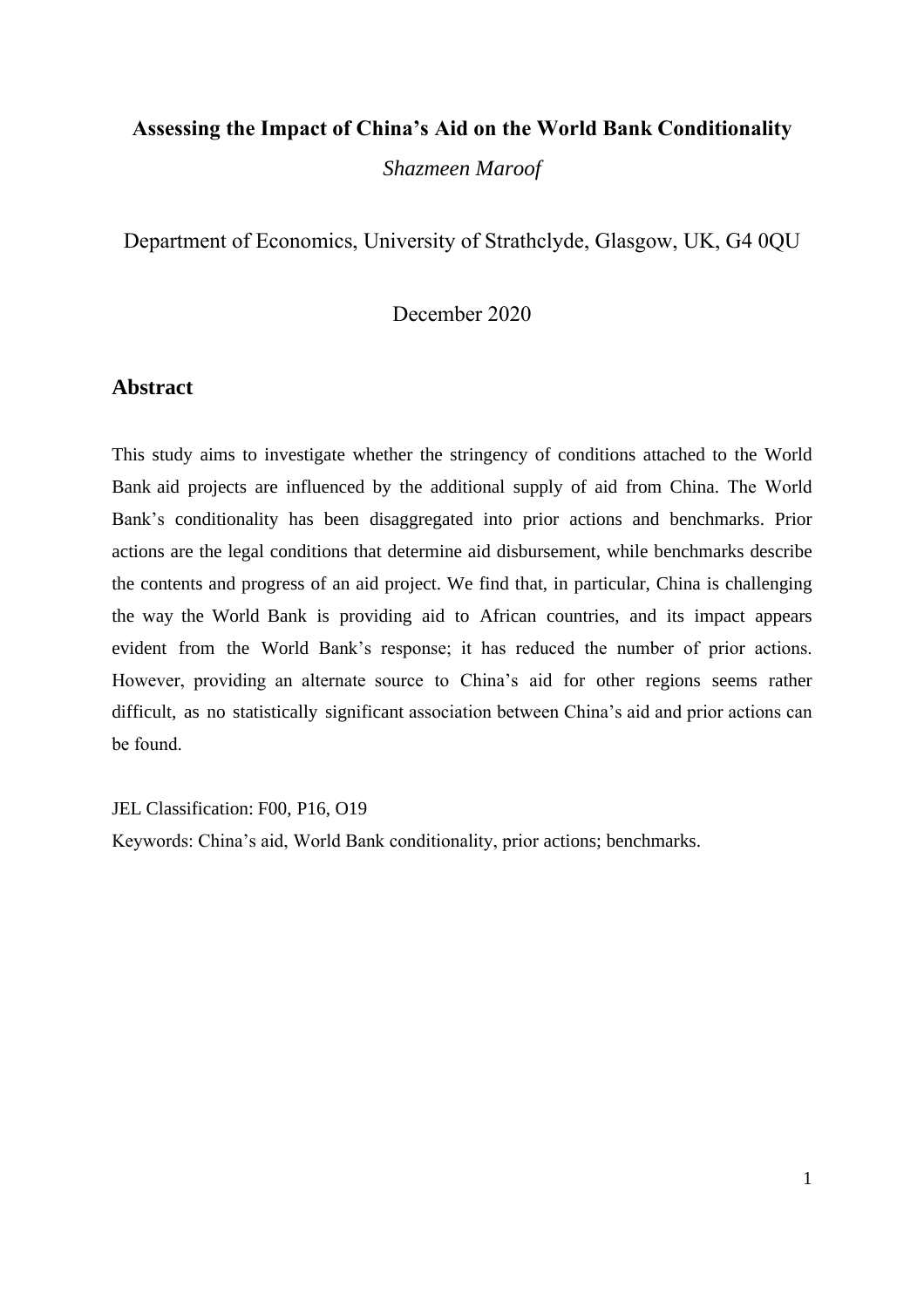## **1. Introduction**

Prosperity, well-being and living standards are not evenly distributed among countries. The prosperous countries, therefore, extend support to developing countries in the form of aid with the hope of setting the latter on the path of progress. An unending debate exists on the likely implications and effectiveness of foreign aid. The advocates of the foreign aid doctrine have produced a considerable amount of work as well as evidence to show a positive role that has been played by the foreign aid in accomplishing development targets (Hansen and Tarp, 2001). On the other hand, the critiques of the doctrine see foreign aid as a source of exploiting the developing countries (Moyar, 2016). However, ironically, at a time of enormous skepticism about foreign aid, the number of aid donors have hit an all-time high. Specifically, there has been an emergence of 'new' donors in the foreign aid market which operate outside the traditional Development Assistance Committee (DAC). The increasing influence of new donors on parts of the developing world seems to challenge the established aid principles held by traditional donors.

The group of new donors mainly comprise of BRIC and Arab countries. The most prominent among them is China who has emerged as the largest global provider of aid, surpassing the aid volumes of traditional multilateral institutions, i.e., the World Bank and largest DAC donor, i.e., the US (Zhou and Xiong, 2017). A contrast between China and traditional donors' aid approach is the use of conditionality in the form of reforms to enhance transparency, fiscal efforts and governance. China's approach is grounded in 'non-interference policy' which stipulate that there is no interference in the "internal affairs of the recipient countries and fully respecting their right to independently choose their own paths and models of development" (State Council, 2014). The non-interference approach has been criticised in the literature under the assumption that it has enabled China to be welcomed by poorly governed countries. In contrast, traditional donors require conditionality in the form of reforms to enhance transparency, fiscal efforts, human rights and curtailing corruption. For instance, The World Bank uses i) binding conditions known as 'prior actions' through which aid flows could be curtailed if recipient countries do not implement specific policies; and ii) non-binding conditions known as 'benchmarks' as a reference framework and management tool to indicate the overall performance of an aid program.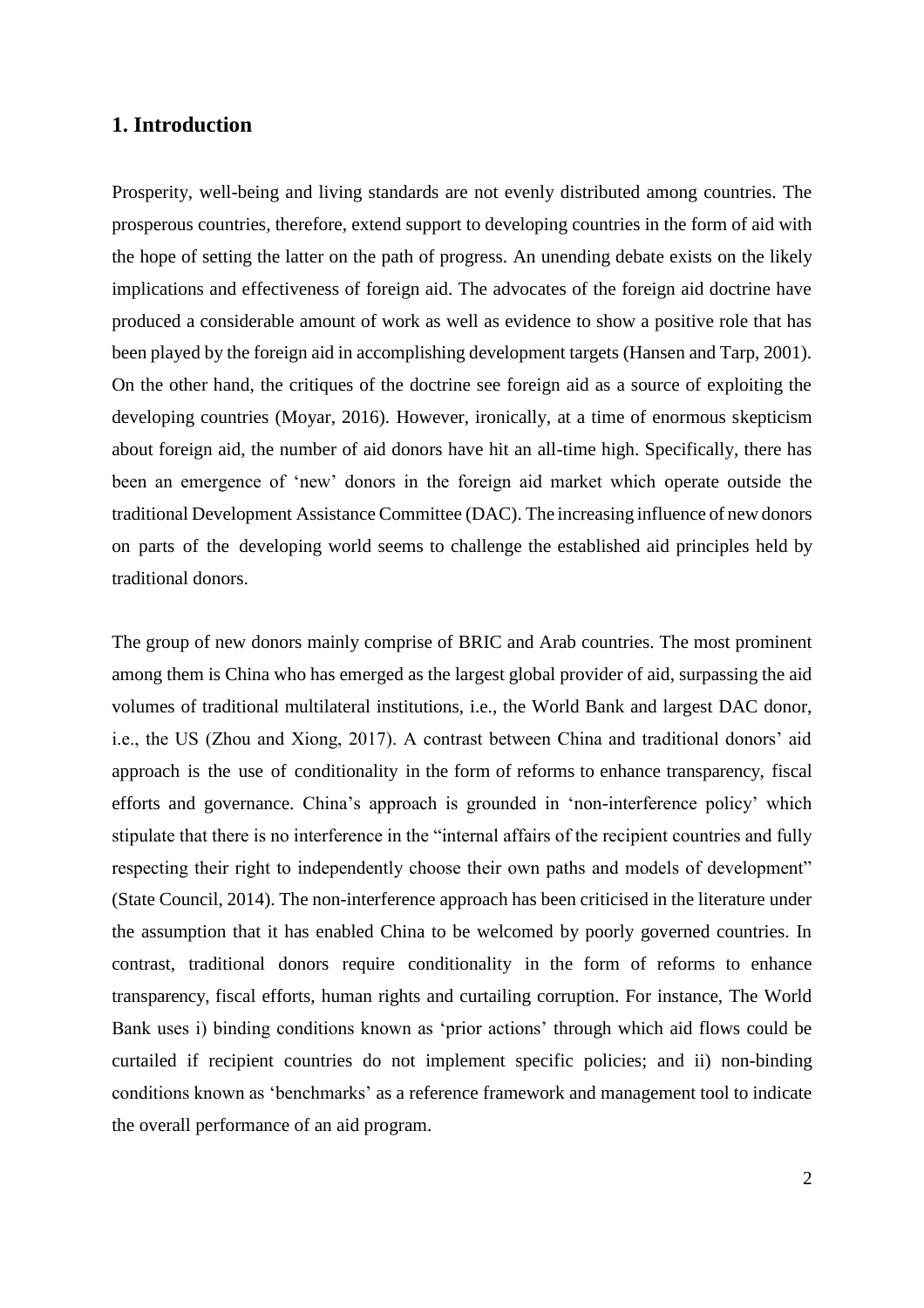Although China does not set the typical type of conditions as that of traditional donors, its apparently unconditional aid approach does not mean that China's aid comes with no strings attached. As argued by Wang and Ozanne (2000), China's aid is often "tied" and provided on commercial conditions, i.e., importing raw materials from China, the aid project being undertaken by Chinese firms, sending Chinese labour to recipient countries as well as provide training of the recipient's labour.

The literature argues that an increase in the supply of China's aid with fewer performancebased conditions has offered attractive alternatives for recipient countries and they are generally more comfortable with obtaining easy and quick credit from China (Li, 2017). Some cases are reported in the literature in which developing countries have preferred receiving aid from China over the World Bank, IMF or other DAC donors. An empirical study by Granath (2016) investigated the relationship between China's and DAC aid flows and found that there is a competition between China and traditional donors to provide aid to the same recipient countries. Noticing this competition created by the contrasting approach of new vs traditional donors, Hernandez (2017) examined the impact of the increase in supply of aid resources from five new donors (i.e., China, India, Kuwait, Saudi Arabia and the United Arab Emirates) on the World Bank's use of conditionality in African countries.

Hernandez proposed that the World Bank could react to the additional aid resources from new donors in two ways: either it will call for reforms promoted through conditions if the additional aid from new donors seems to cause debt overhang in recipient countries, or it may have to offer aid with fewer conditions for attracting recipients in order to stay competitive. Specifically, the study hypothesised that "The World Bank will revise its conditionality downwards if the presence of new donors creates an increase in the supply of development resources in the recipient country and upwards if it does not" (Hernandez, 2017, p. 532) According to his findings, the World Bank delivers aid with significantly fewer conditions to African recipient countries financed by China in order to stay competitive with China's apparently less-conditional aid. In contrast, the impact of other new donors on the World Bank conditionality was found to be less relevant. Since Hernandez's study focused only on recipient countries situated in Africa, there is a question as to whether the research findings can be generalised to the entire pool of aid-recipient countries across different regions.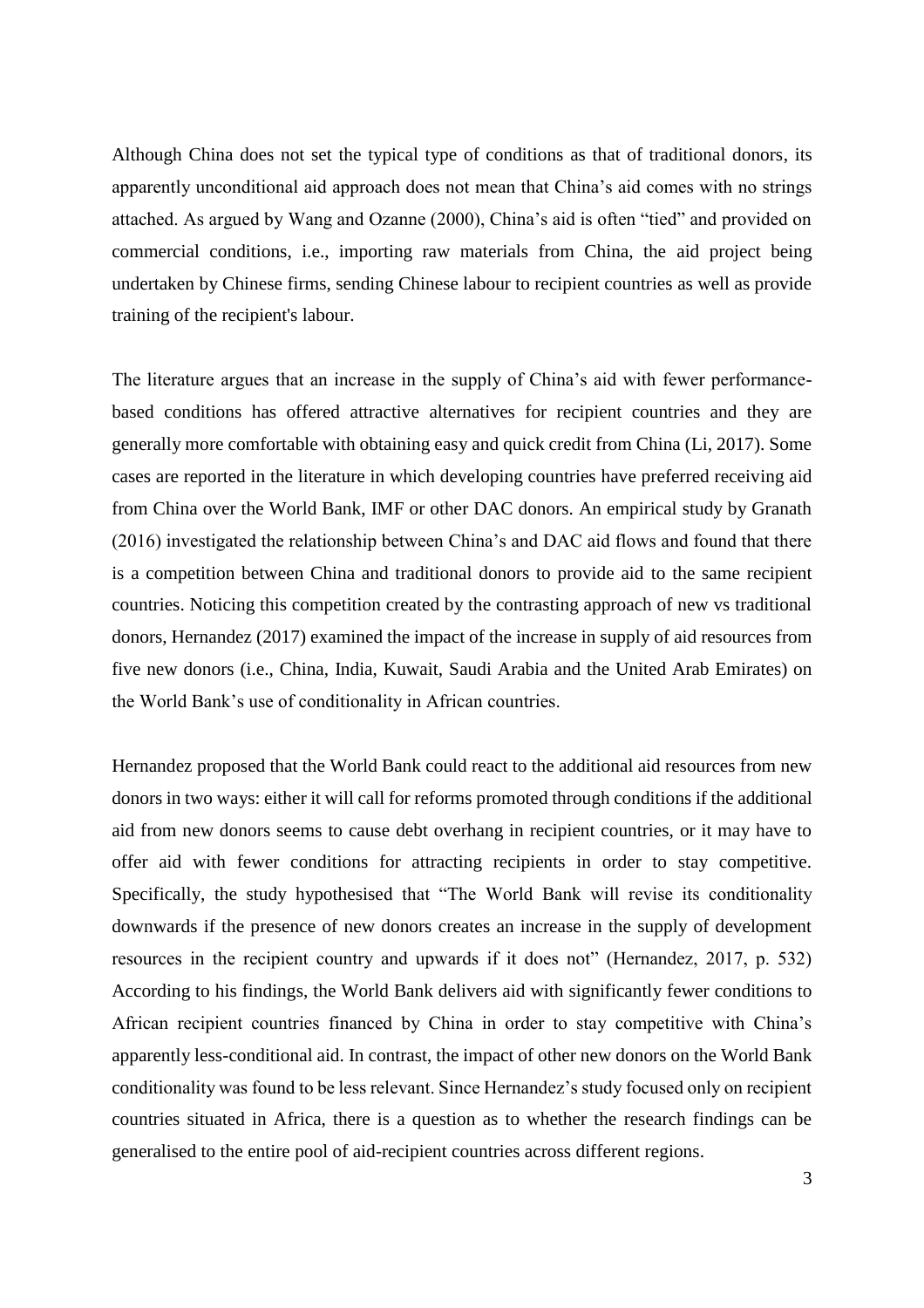This study attempts to extend Hernandez's pioneering work with the aim of investigating whether China's emergence as an aid donor had any discernible impact on the conditionality of aid provided by the World Bank. We examined a sample of 132 China's aid-recipient countries across the world. This work is feasible given the release of newly available data on 'Global Coverage of Chinese Aid' by AidData (a research lab at the College of William and Mary). The analysis focuses on China because of two reasons. First, the data on China's aid has the most comprehensive and detailed information at the project-level. Second, China is the only new donor whose aid spending has become comparable in scale with the World Bank and the US (See Figure 1). The aid spending of other new donors is quite small as compared to China (See Figure 2).

The study adds three distinctive contributions to this body of literature. First, we test Hernandez's hypothesis on the recipient countries beyond Africa by extending the data coverage on China's aid from 1952 aid projects in Africa to 4300 aid projects across the world. The data quality within African aid projects has also been improved by the identification of suspended or cancelled projects by AidData.

Second, we disaggregate China's aid into Official Development Assistance (ODA) and Other Official Flows (OOF). ODA includes official projects that are primarily aimed at development, with at least 25% concessionality (OECD, 2018a). OOF is also provided by official agencies but on terms that more closely resemble market conditions (OECD, 2018b). It comprises of export financing and other commercial activities that promote the donor countries economic interests; or developmental loans that are less concessional than ODA. For the purpose of this study, this disaggregation is important because a) a large proportion of China's global aid spending comprises of OOF; and b) the World Bank might react differently to different types of China's aid based on their concessional level.

Third, we disaggregate the World Bank conditionality into Prior Actions and Benchmarks. Prior actions are a set of policies and institutional actions that a recipient country has to take before the World Bank approves an aid project. Whereas, benchmarks are not legal conditions and, they are only used as reference frameworks to describe the content and results of an aid project (for details, see Section 2). Based on their completely different setting approach as well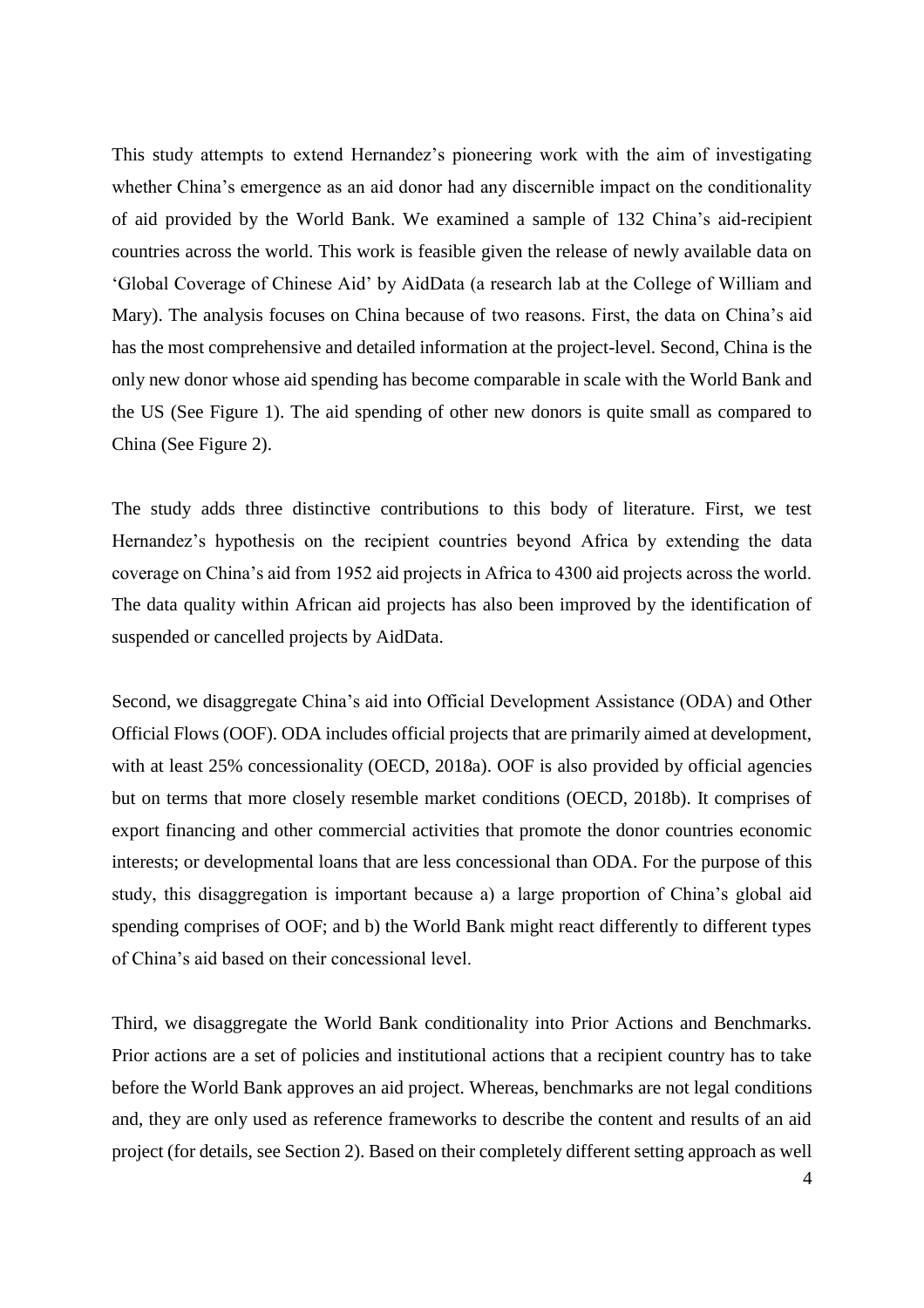as the unsettled argument on counting benchmarks as conditions, it is important to analyse them separately where possible.

The next section presents the context and determinants of the World Bank conditionality. It is followed by a discussion on how China differs from traditional donors in Section 3 and an overview of China's aid spending in Section 4. Section 5 discusses the impact of China's aid on the World Bank conditionality. Section 6 discusses the extension of Hernandez's study and Section 7 explains the research design. Results are presented in Section 8 and Section 9 concludes.

## **2. World Bank Conditionality**

## **2.1. Context**

Conditionality can be defined as "specific-predetermined requirements that directly or indirectly enter into a donor's decision to approve or continue to finance a loan or grant" (Reality, 2007). Foreign aid has progressively become subject to conditionality on the basis of the proposition that aid only works in a good policy environment. The primary motive of specifying conditions on lending is to connect aid to the implementation of critical reforms in the interest of recipient country's economic growth and development.

Conditionality can be influential in meeting developmental targets provided with the aid because it gives an intervening authority to the World Bank when recipients do not act by the agreed terms. The World Bank uses conditionality in order to make sure that the aid it provides help the recipient countries in meeting their development targets (effectiveness rationale), and to validate that the aid resources are used for their intended purposes (fiduciary rationale).

The World Bank conditionality is classified into two main types: prior actions (binding conditions) and benchmarks (non-binding conditions). Prior actions are legal conditions for disbursement, and they can be defined as "a set of mutually agreed policy and institutional actions that are considered critical for achieving the objectives of the project supported by a development policy operation and that a country agrees to take before the Board approves a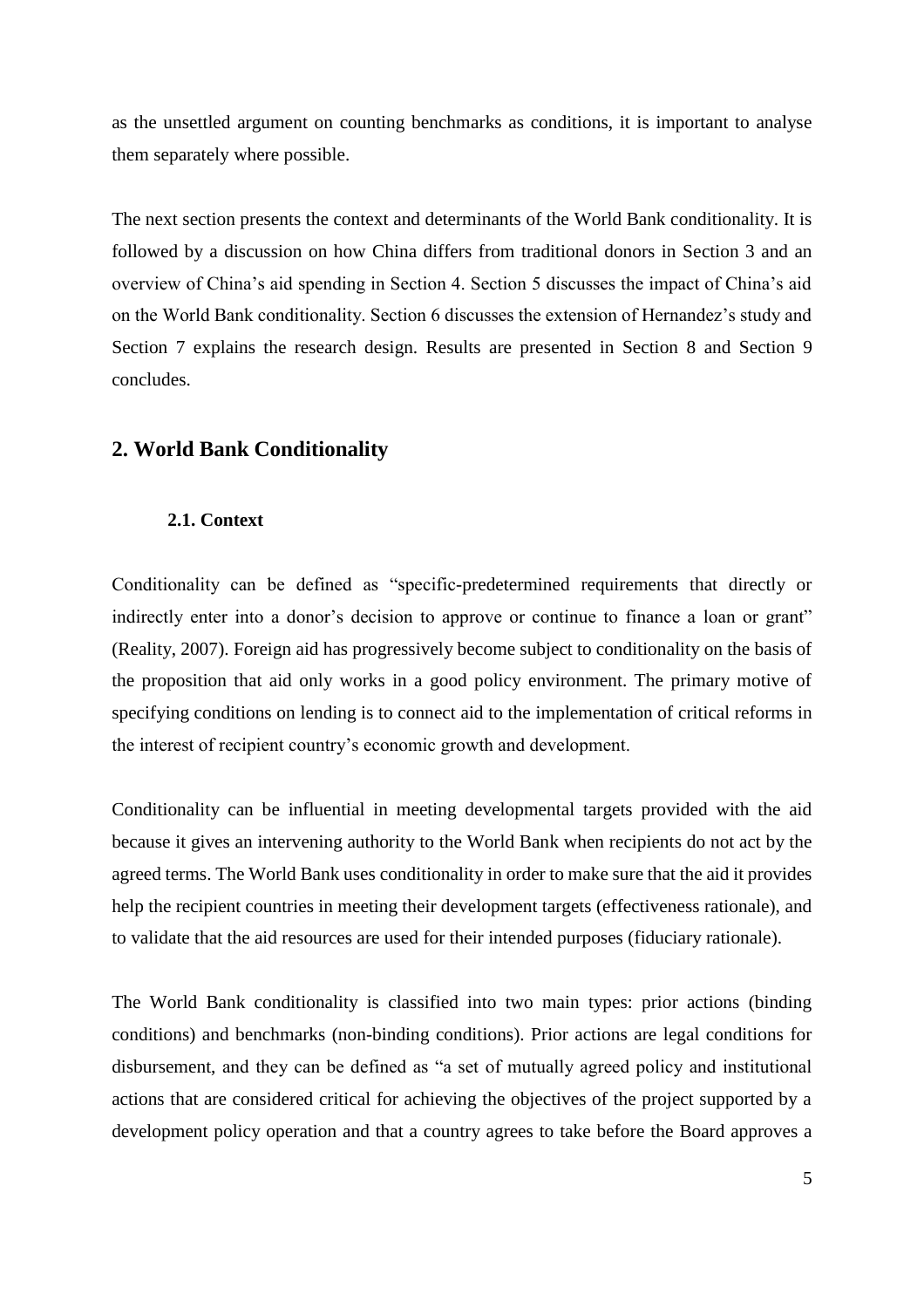loan" (Development Policy Operations, 2009). On the other hand, benchmarks are "the implementation progress markers of the program which describe the content and results of the government's program in areas monitored by the Bank" but they are not legal conditions for disbursement (Development Policy Operations, 2009). In other words, disbursements of the World Bank's loan or grants does not depend on the benchmarks and hence, they are not included in the legal agreements as conditions. They are only used as a reference framework and management tool to indicate the overall performance of measures that the recipient countries tend to implement under a policy program.

### **2.2. Factors Determining Conditionality**

The existing literature on conditionality has investigated donor-recipient negotiation by performing comprehensive case studies, such as those unfolding donor-recipient interactions in borrowing countries (e.g. Broad 1988) or those examining conditionality in structural adjustment programs (e.g. Killick 1998; Mosley et al., 1991). Researchers started to incorporate a bargaining perspective into cross-country analyses of aid projects after the 2000s. For instance, Dreher (2004) did the pioneering work on explaining the process behind determining IMF conditionality and the relative bargaining power of recipients.

It has been argued in the literature that three sides participate in the negotiation of a World Bank development project, namely recipient-country technocrats, development agency staff and major shareholders, and conditionality reflects the outcome of bargaining between these three relevant actors (Hernandez, 2017). All three actors share the common interest of promoting growth and development in the recipient countries in the long run, but their shortterm interests may vary. As discussed before, the World Bank seeks to implement conditionality as a tool to increase the effectiveness of its development projects. Nevertheless, recipient's bargaining power is a potential constraint on the World Bank's ability to impose its desired level of conditionality.

In much of the public debates on foreign aid, recipient countries are often portrayed as helpless when dealing with influential international financial agencies, and they are described as being forced to accept conditional loans. In reality, however, recipients have the ability to revise conditionality in their favour or to reject an aid agreement if no-agreement outcome gives a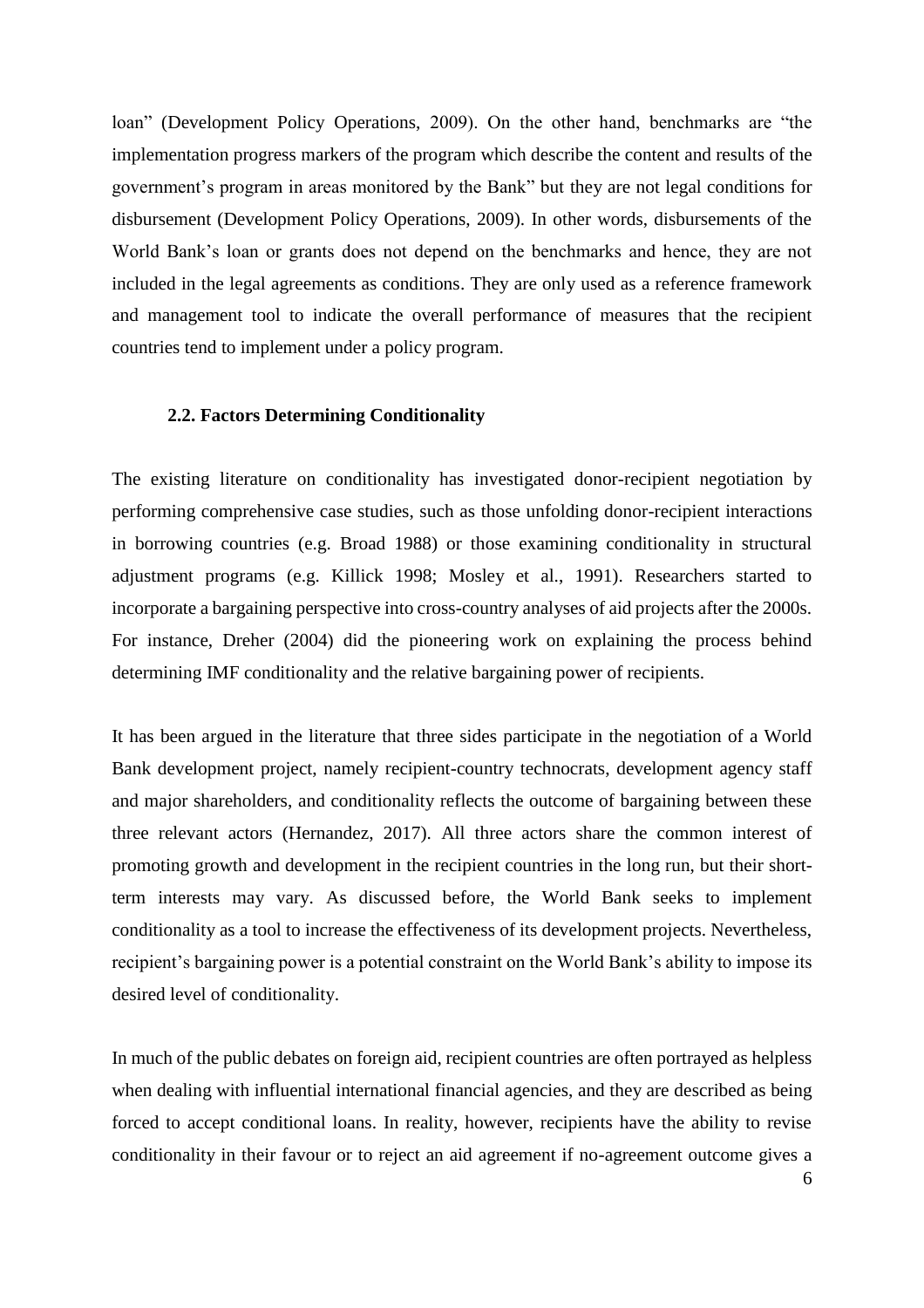higher utility to the recipient (Dreher, 2004). Whereas, recipient governments share the longterm aim of economic development with the shareholders and the World Bank, in short run they seek to achieve two goals: to stay in power, and to implement their preferred policies. They often have incentives to avoid reforms due to significant political costs. Recipients generally prefer less conditionality than the World Bank's ideal level and will seek to decrease the number of conditions during the negotiation process. There are various determinants of recipients' bargaining power, for instance, economic and political situation of a recipient country. Conditionality links aid projects to reforms that are considered essential for the recipient's economic growth and development. The better the economic and political situation of a country, fewer reforms will be needed and hence, the stronger the bargaining position of the recipient country to negotiate over conditionality (Dreher, 2003). Alongside economic and political situation, an important factor determining their bargaining power is the supply of aid resources from other donors to fulfil their total demand for aid. This aspect is discussed in Section 5.

# **3. Some Characteristics of China's Aid in Contrast with Traditional Donors**

### **3.1. Transparency**

Traditional donors publicly release detailed and timely information on aid volume, and, when available, results of aid spending in order to enable precise accounting and audit by recipient countries. In contrast, China does not keep data on its aid as defined by the OECD standards, which breaks down where foreign aid goes, and what it is used for. There is a lack of information on the negotiation process of an aid project between the recipients and the Chinese government.

In response to the persistent criticism about a lack of transparency, the Chinese government released the first White Paper on foreign aid in 2011 by the Information Office of the State Council. By disclosing information on the overall volume of aid, the paper has finally provided the world with the first official figures on China's aid: "By the end of 2009, China had provided a total of 256 billion yuan in aid to foreign countries" (State Council, 2011). The paper broadly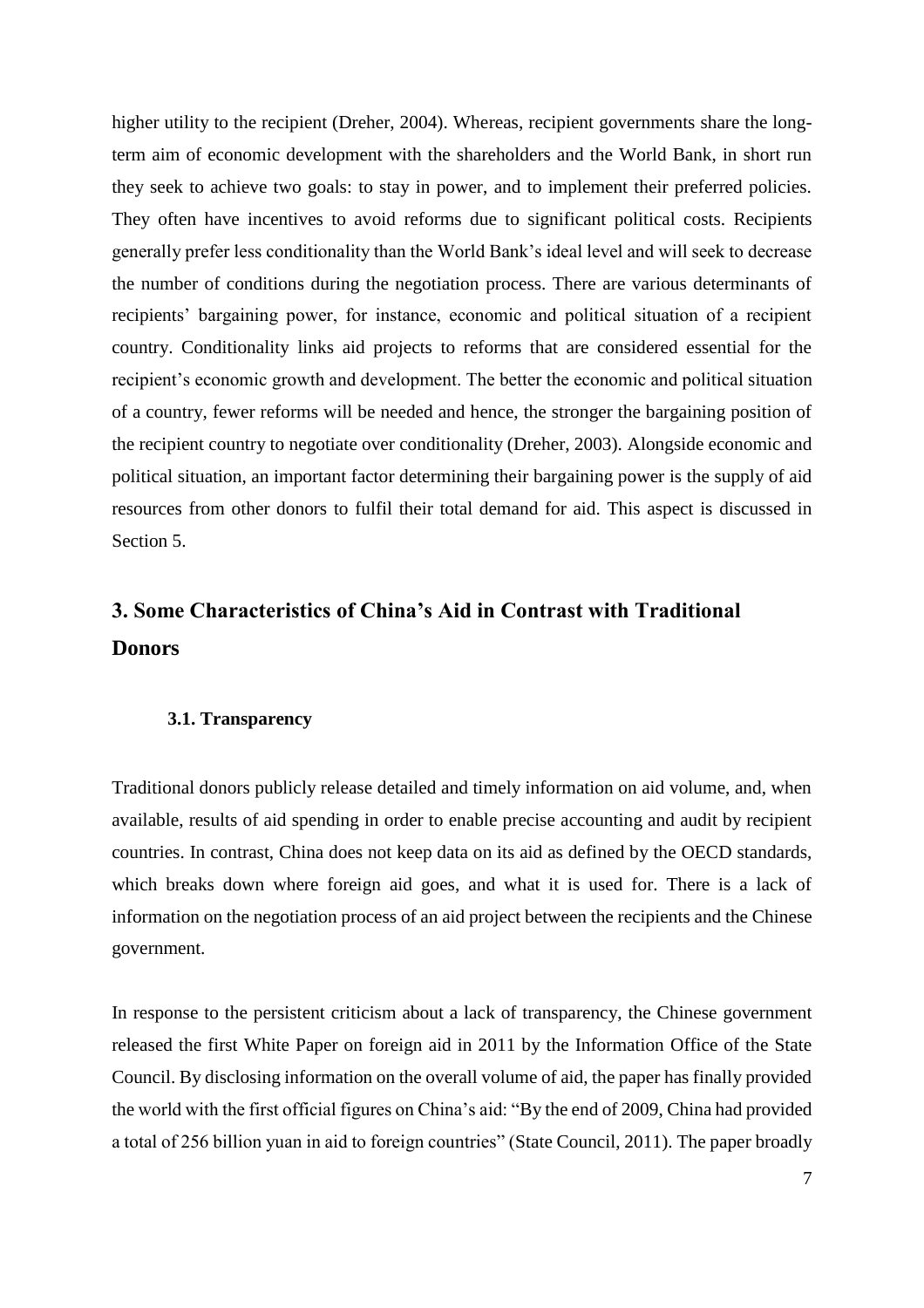disaggregates the total amount of aid into grants, interest-free loans and concessional loans. However, it provided no information on how much aid is going to which recipient countries. Three years after the publication of the first White Paper, State Council of China issued the second White Paper on China's foreign aid on July 10, 2014 (State Council, 2014). While the release of the two White Papers have improved the information base on which research on China's aid may be conducted, it was still nearly impossible to fully track the amount and recipients of China's yearly aid allocations.

Later in 2013, Strange and co-authors' at AidData has fully uncovered how much money China gives in aid to recipient countries across the globe. The AidData team uses an open-source and innovative data collection methodology called Tracking Underreported Financial Flows (TUFF) to capture China's aid spending at the project level from 2000-2014. It provided an opportunity to the academic scholars to run the first cross-country regressions on China's aid flows.

### **3.2. Non-Interference Policy**

Traditional donor's aid policy is well known for its selectivity and conditionality (Burnside and Dollar, 2000). On the other hand, China's aid approach is based on 'non-interference policy', i.e., "willingness to provide aid without Western lectures about governance and human rights" (Economist, 2010). China's foreign aid policies stipulate that it does not impose any political conditions and there is no interference in the "internal affairs of the recipient countries and fully respecting their right to independently choose their own paths and models of development" (State Council, 2014). At a press briefing in April 2011, China's Vice Minister of Commerce, Fu Ziying claimed that "China does not attach any political strings to its aid" (People's Daily Online, 2011). The absence of conditionality makes China's aid attractive to leaders who fear that institutional reforms attached with aid projects might send a negative political signal and the opposition parties might use that against the government (Mohan and Power 2008; Swedlund 2017). As argued by Brazys and Vadlamannati (2018, p. 5), "... leaders have no incentive to introduce costly and political unpopular economic reforms if they have sufficient fungible resources to maintain support in the short term if Chinese aid allows them to maintain support and power".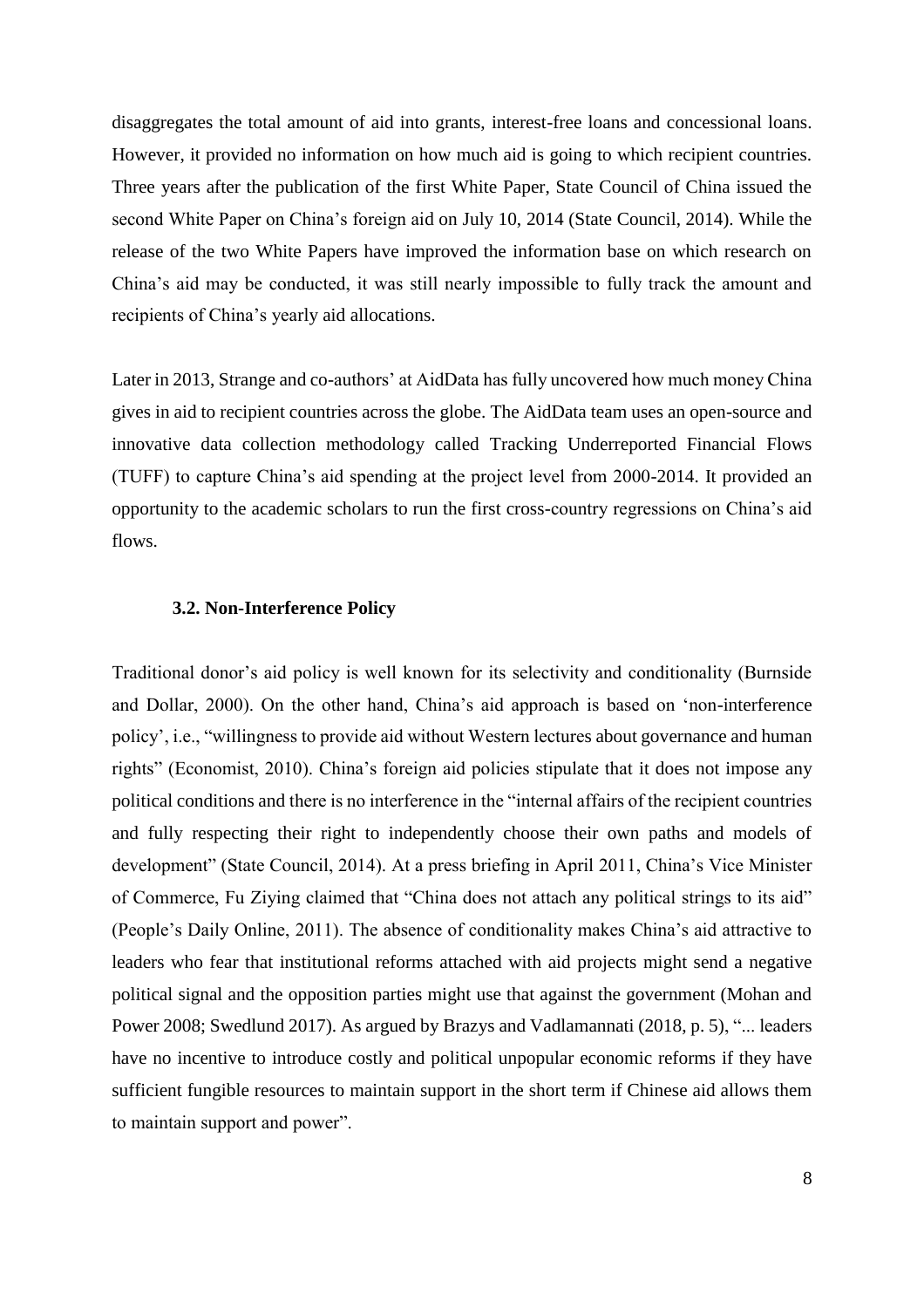Although China does not set the typical type of conditions as that of traditional donors, their unconditional aid approach does not mean that its aid comes with no strings attached. Wang and Ozanne (2000) elaborated this point by arguing that China's aid is often "tied" and provided on the condition that Chinese firms undertake the aid project. Consequently, the transfer of funds takes place in between the Chinese government banks and Chinese firms. Furthermore, China sends its labour to the recipient countries as well as provide training of the recipients' labour where needed. So, China's aid involves "a complete package of measures, combining technical solutions with financing backed by state-owned banks, together with Chinese labour to implement them" (Wang and Ozanne, 2000).

## **4. China's Aid Spending**

Figure 1 compares the aid volumes of China with the most significant traditional donor, i.e., the US and the World Bank. In the initial years, China disbursed very less aid than both the US and the World Bank. Specifically, China started with a small aid budget of around 547 million USD in the year 2000 whereas the aid budget of US and the World Bank stood at 20 and 30 billion USD respectively. Later, in the mid-2000s, China's aid spending becomes closer to the amount spent by the US and the World Bank. Surprisingly, China surpassed the aid budget of both the US and the World Bank and reached its peak in the year 2009 at around 70 billion USD. This was the year when China's Development Bank (CDB) offered long term loans to national energy companies and government entities in Russia, Turkmenistan, Venezuela, and Ecuador (Downs, 2011). CDB has lent Russian oil companies alone 35 billion USD in return for future oil supplies (Downs, 2011). While China's aid spending declined after 2009, it continued to give more aid than the US and the World Bank in the period 2011 to 2013. Notice that the World Bank's aid has also spiked in the year 2009. The reason why the World Bank's aid goes up in line with the increase in China's aid was the deteriorating global conditions and the World Bank's response towards growing needs. The severe food and fuel price crises placed a heavy fiscal, economic and social burden on many developing countries and the World Bank disbursed \$32 billion to support the adversely affected developing countries.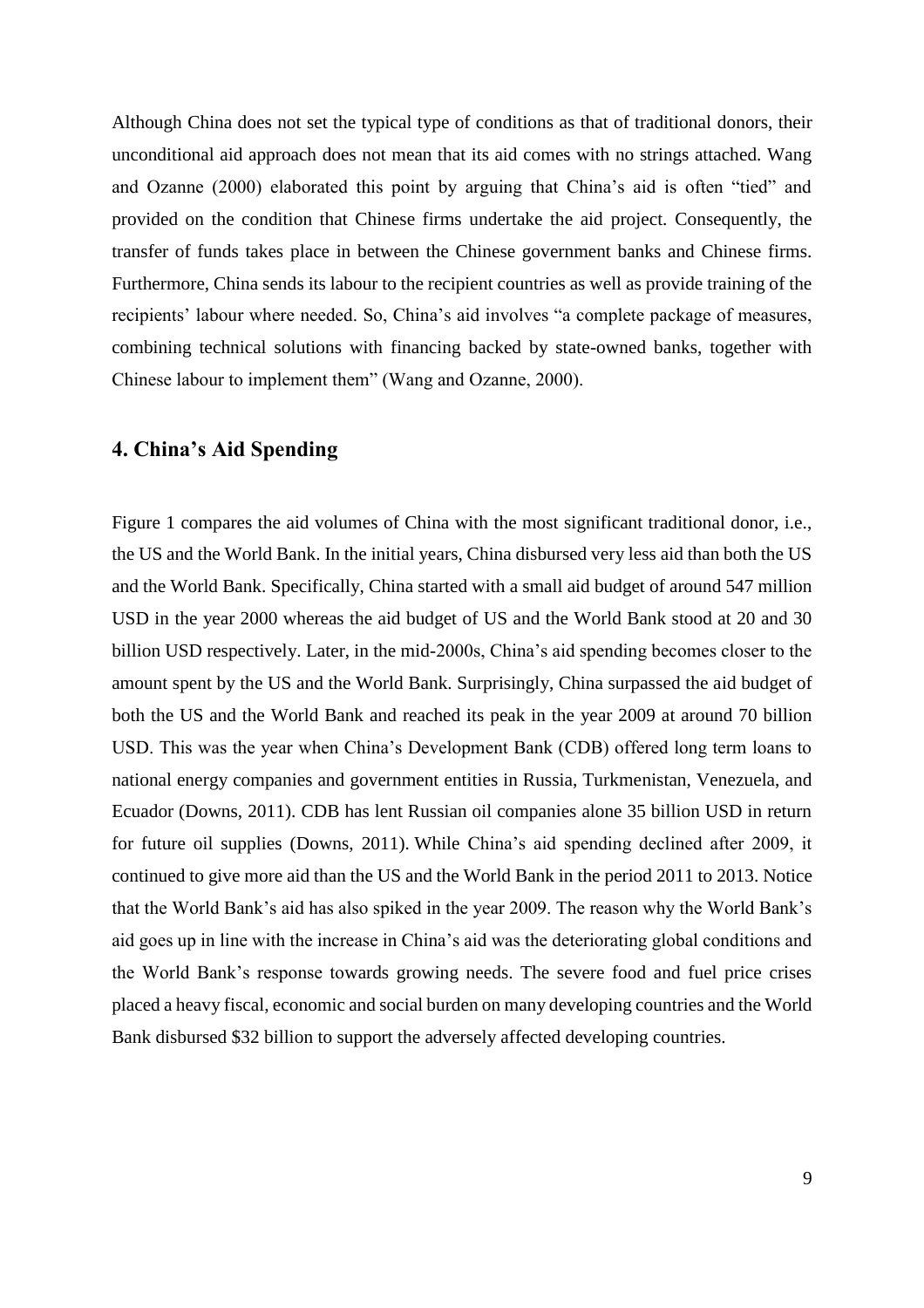

**Figure 1: How Does China Compare Against the Traditional Donors?**

 Notes: The figure shows the total amount of aid given by the China, US, and the World Bank to recipient countries across the world over the 2000-2013 period. Figures are reported in constant USD (base year 2014) and scaled to million. Source: AidData (2017).

Figure 2 compares the trend of China's aid with other important new donors, i.e., India, Kuwait, Saudi Arabia and UAE. The aid volumes have been plotted for the period of 14 years from 2000 to 2013. The difference in their aid volumes can be clearly seen from the figure, where China is the largest among the group of new donors in terms of its aid volume. Compared to China, the scale of aid from other new donors is quite small.



**Figure 2: How Does China Compare Against the 5 New Donors?**

Notes: The figure shows the total amount of aid given by the 5 new donors, i.e., China, Kuwait, India, Saudi Arabia, United Arab Emirates to recipient countries across the world over the 2000-2013 period. Figures are reported in constant USD (base year 2014) and scaled to millions. Source: AidData (2017).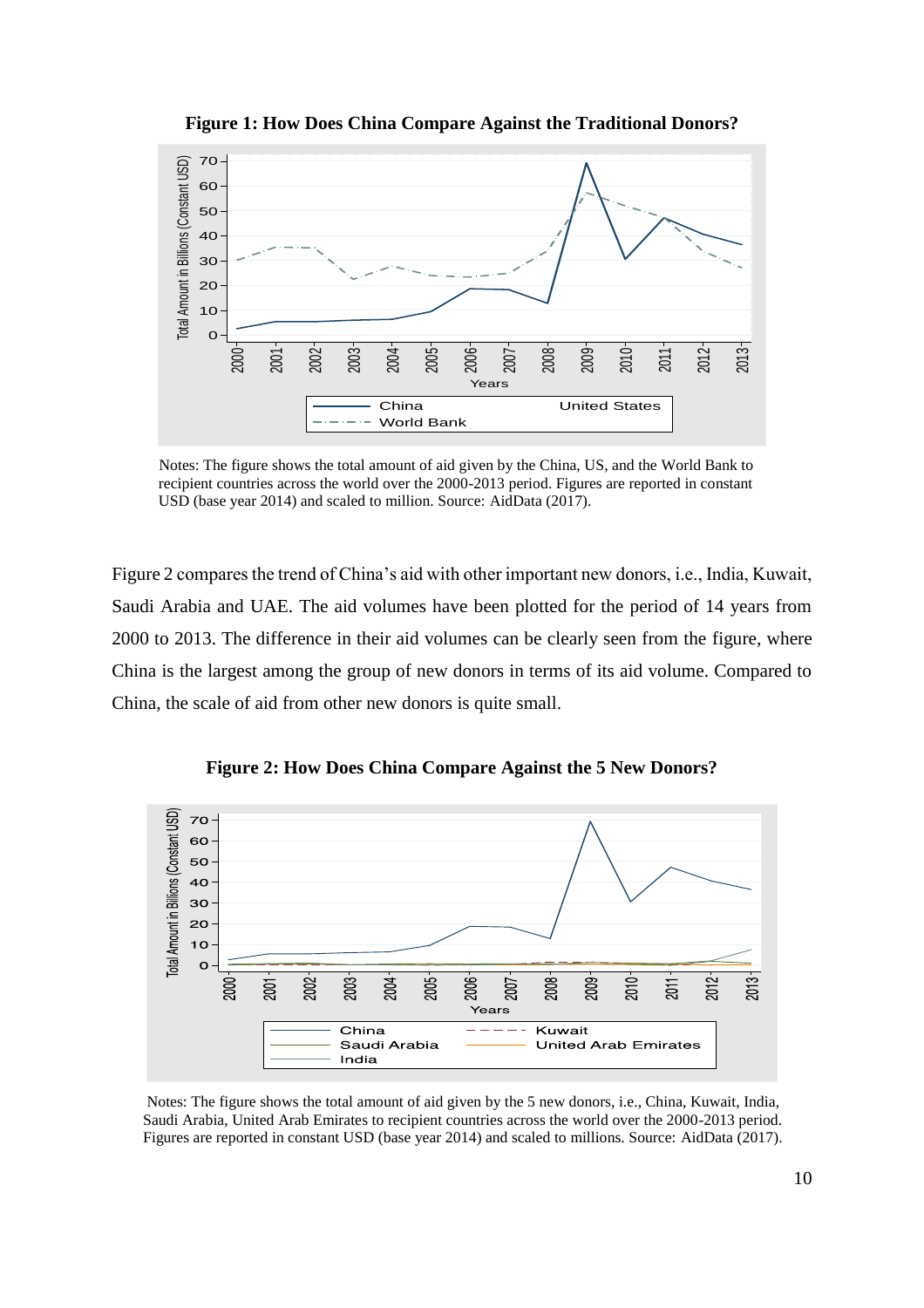Figure 3 illustrates the geographical distribution of China's aid. Africa is the greatest recipient of China's aid, accounting for more than 38% of its total aid volume. It reflects that China has dedicated more considerable attention to the region. Latin America and the Caribbean is the second region most benefited by China's aid. East Asia and Pacific receive less aid than both the Middle East and North Africa and South Asia. Overall, the figure shows that China's aid has a special focus on Africa; nevertheless, it maintains a global outlook, providing aid to all regions.



**Figure 3: Geographical Distribution of China's Total Aid, 2000-2014**

 Notes: The figure shows the geographical distribution of China's total aid to 132 aid-recipient countries across 5 regions namely, Africa, Europe and Central Asia, Middle East and South Asia, East Asia and Pacific, Latin America and Caribbean. Source: AidData (2017).

## **5. Impact of China's aid on the World Bank Conditionality**

There is a strong discourse among scholars on the rise of China's aid and its consequences on the international donor community (Brant, 2013; Chen and Zhang, 2014; Hernandez, 2017). They argue that China is giving competition to traditional donors by providing recipient countries with an attractive source of financing aid projects which does not require reforms to enhance transparency, fiscal efforts and curtailing corruption. The alternative source of apparently unconditional credit from China could improve the bargaining position of recipient countries, influencing the extent to which the World Bank imposes conditionality with aid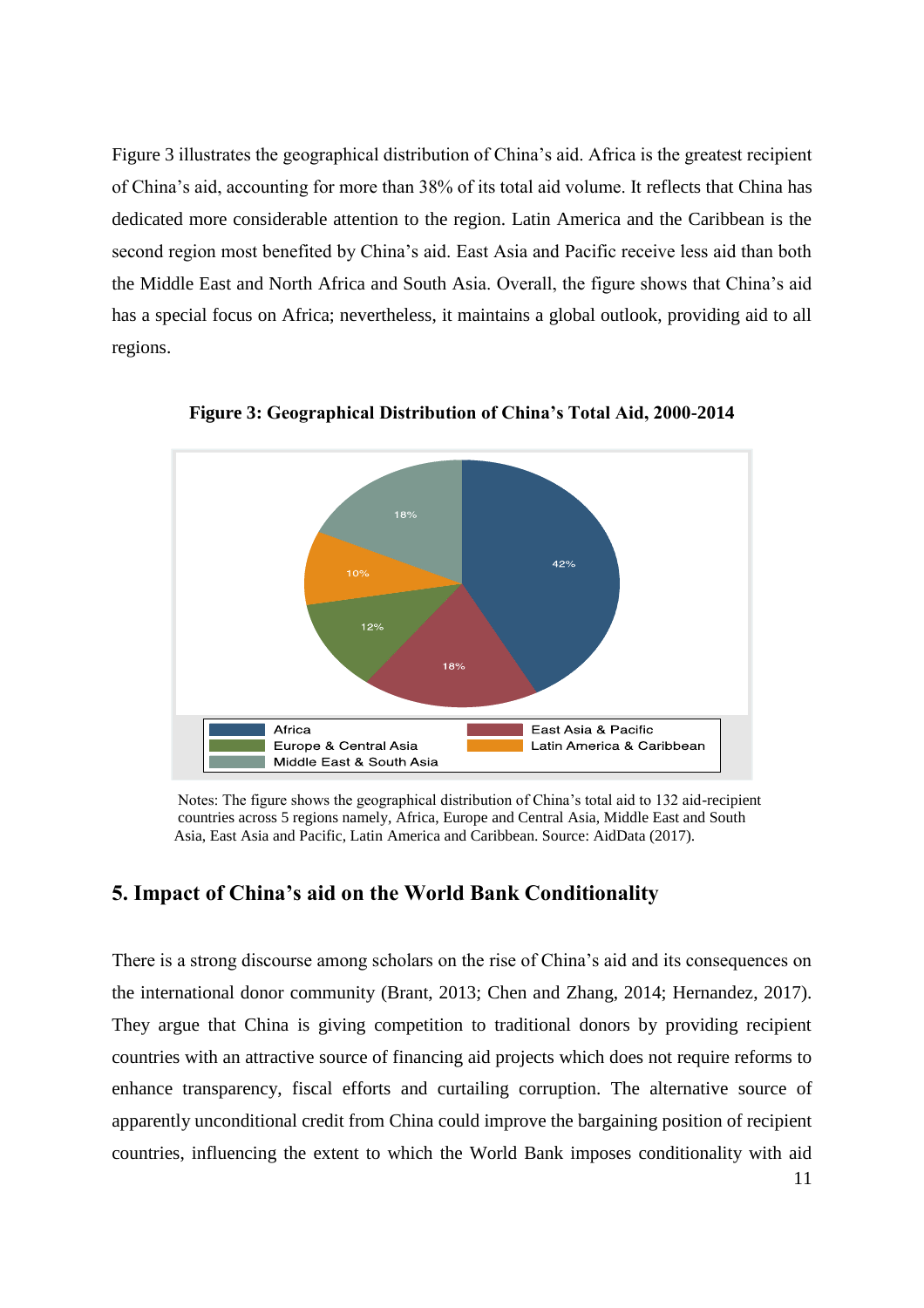projects (Hernandez, 2017, p.532). Corkin (2014) interviewed an Angolan civil society representative and a Chinese diplomat in Luanda who commented that: "The World Bank, the IMF are losing to the Chinese, they feel that some of their influence is being taken away by China" (Corkin, L.J., 2014). Another empirical study by Granath (2016) evaluated China's and DAC aid flows to African countries and found that there is a competition between China and DAC donors to provide aid to the same recipient countries.

Hernandez (2017) constitutes pioneering work of linking the aid activities of new donors in Africa with the World Bank conditionality. He argued that the World Bank could react to the additional aid resources from new donors in two ways; First, it may impose more conditions to call reforms if aid from new donors seems to cause debt overhang in recipient countries. Second, it may have to offer aid with fewer conditions for attracting recipients in order to stay competitive with new donors. By analysing the number of conditions per project from the World Bank, Hernandez (2017) found that the World Bank has imposed significantly fewer conditions on its aid to African recipient countries when they are also assisted by China.

Initially, it might not be obvious why the World Bank should have an interest in maintaining its aid volume. Its answer can be found from the literature on the political economy where there has been a broad consensus that all donors, including the World Bank have their own interest for disbursing aid. Dreher (2004), for example, suggests that "the key motivation for the World Bank not to retain its aid resources is the fact that its lending is entirely financed with money from the capital markets". Consequently, the World Bank is under pressure to lend its resources. The authors further argued that "the World Bank's most crucial peer group are private bankers, holding the World Bank's resources will give them the impression that that the staff cannot effectively evaluate the projects at the beginning, which will be detrimental to the staff's reputation. Thus, the staff members are commonly evaluated according to their ability to lend the money prepared for their region" (Dreher, 2004, p.447). Besides, major stakeholders of the World Bank often have strategic incentives to keep the operations running in recipient countries of their commercial and political interest, i.e., getting favourable votes in United Nations General Assembly (UNGA) (Dreher, Sturm, Vreeland, 2009; Thacker, 1999). As the US is the major shareholder in the World Bank, closer allies to the US are expected to be rewarded with more aid. However, other than the US, the four prominent Board members, i.e., Japan, Germany, France, U.K, also exert influence on the World Bank decisions.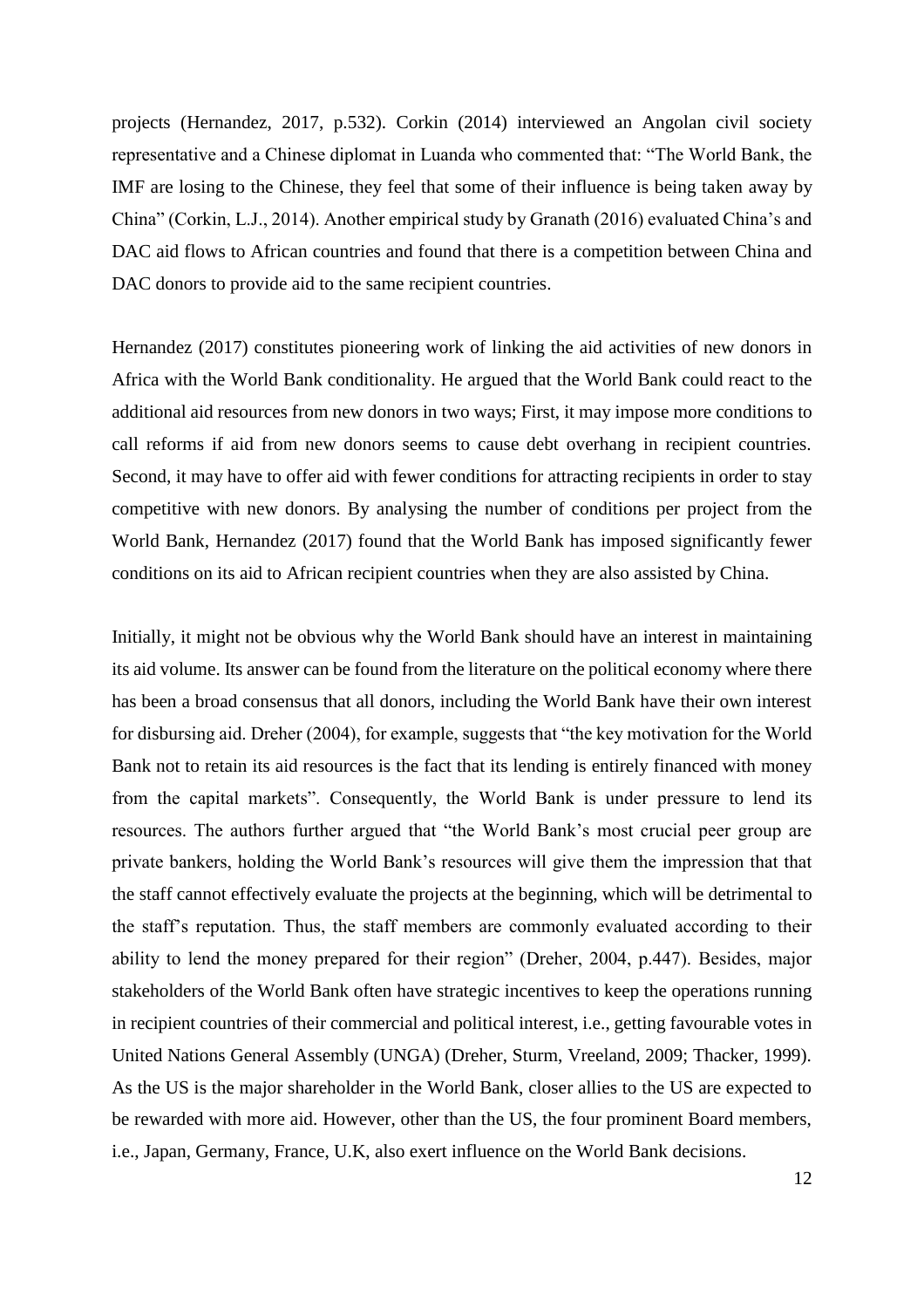## **6. Extension of Hernandez's Study**

Hernandez (2017) investigated the impact of new donor's aid on cumulative World Bank conditions. Specifically, he hypothesized that:

*Hernandez's Hypothesis: The World Bank will revise its conditionality downwards if the presence of new donors creates an increase in supply of development resources in the recipient country and upwards if it does not.*

This study provides an extension of Hernandez's analysis with the objective of learning the strengths and shortcomings of his pioneering work on the impact of China's aid on the World Bank conditionality and to check the robustness of his results. This study adds the following three extensions to Hernandez's analysis:

### **6.1. Better Data Coverage**

The study extends Hernandez's hypotheses to other countries beyond Africa by using the data on global coverage of China's aid. AidData first released its dataset in 2014 on 1,952 China's aid projects in 50 African countries. Hernandez (2017), among others, has used this dataset to analyse the allocation of China's aid in African countries. In October 2017, AidData released the global coverage of China's aid covering 4300 projects in 140 developing countries across six regions. In this latest version, not only has AidData expanded the data coverage but they also have improved the quality of data by clearly identifying the suspended or cancelled aid flows which should not be included in any research analysis in order to avoid double counting. This study extends Hernandez's dataset on 1952 aid projects in Africa to 4300 aid projects on recipient countries across the world.

### **6.2. Disaggregation of China's Aid into ODA and OOF**

Hernandez has defined China's aid in terms of ODA. In contrast to Hernandez (2017), the study uses a relatively broader definition of China's aid which includes both development and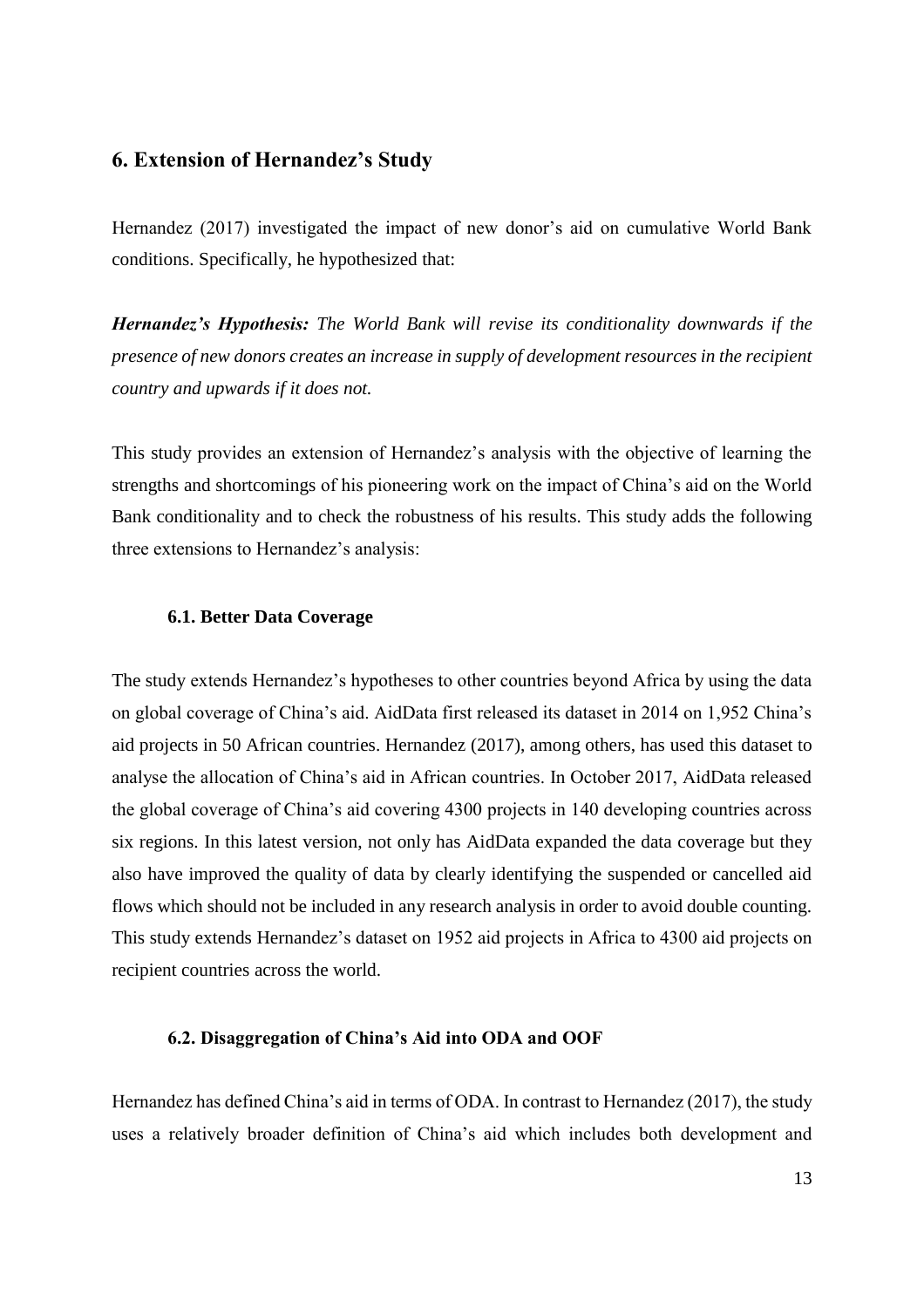commercial aid. AidData has classified China's aid into ODA and OOF based on some common characteristics, for example, the interest rate charged, the grace periods offered or the intent of the aid project (i.e., commercial, representational or developmental). For a project to be categorised as ODA in AidData database, the intent field must be "development", and the flow type field must be grant-like or a concessional loan. Whereas, for a project to be categorised as OOF, the intent must be primarily "commercial or representational" and include less than 25% concessionality.

As can be seen from Figure 4, a larger proportion of China's aid (53%) is distributed as OOF. The dominance of OOF in China's aid budget indicates the importance of separately analysing ODA and OOF, since the sole analysis of ODA or OOF will not paint an accurate picture of China's aid. As argued by Dreher et al., (2018), "much of the controversy about China's aid stems from a failure to distinguish between China's ODA and OOF." (p.182). Therefore, comparing the effects of China's ODA and OOF should help in investigating whether they have a distinctive impact on the World Bank conditionality; the former being more concessional and development-oriented and the later less concessional and more commercial oriented.

Moreover, the World Bank might react differently to different types of China's aid based on their concessional level. The level of concessional element of an aid project is determined by its grant element. Consequently, we expect that the larger the grant element of China's aid projects, the more the recipient countries will value the transfer and thus the lesser number of conditions have to be offered by the World Bank in order to attract the recipients. Whereas, we expect the decrease in conditions would be lesser for less concessional forms of China's aid, i.e., OOF.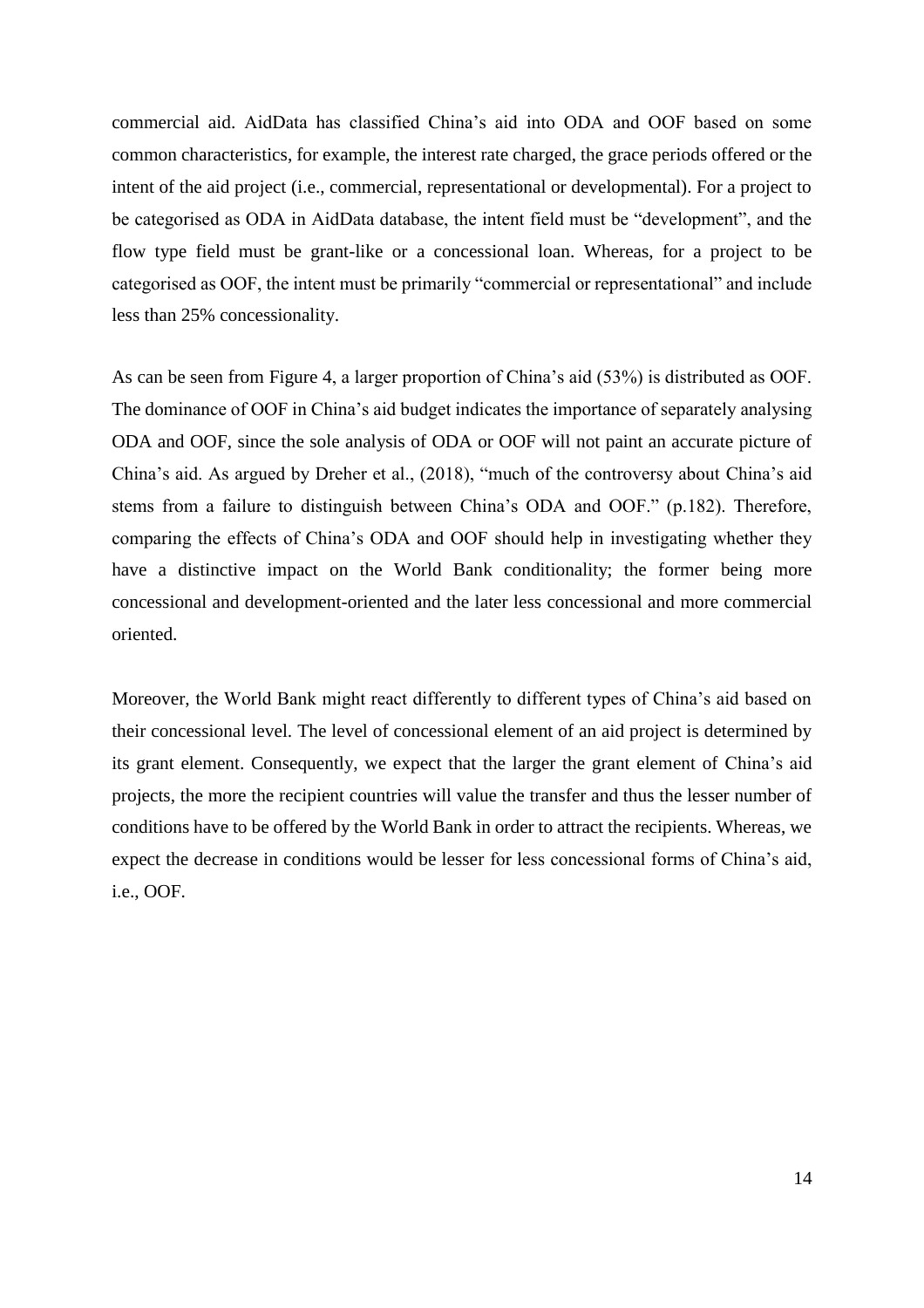

**Figure 4: China's Development Aid (ODA) and Commercial Aid (OOF), 2000-2014**

 Notes: The figure shows the total proportion of ODA and OOF in China's total aid given to 131 recipient countries. Source: AidData (2017).

## **6.3. Disaggregation of the World Bank Conditionality into Prior Actions and Benchmarks**

Our hypotheses differentiate from Hernandez (2017) by disaggregating conditionality into prior actions (binding conditions) and benchmarks (non-binding conditions). The rationale behind this disaggregation is to see if China's aid has a differential impact on prior actions and benchmarks given their different scopes. Prior actions, for example, involve critical reforms and are expected to produce significant institutional and economic changes once implemented, while benchmarks do not require any economic or political effort by the recipient country (Lamdany and Hamann, 2008). In a World Bank aid program approved in Peru in 2002, the government agreed on a prior action of privatisation of its electricity generation company, involving tough domestic negotiations. Whereas, when Lesotho obtained an aid project in 2001, it agreed on a benchmark in the form of releasing its monthly budget execution report (a relatively easy condition to fulfil).

Following Hernandez, we assume that China imposes less or no conditions with the aid offered. We argue China's aid creates an increase in the supply of development resources in recipient countries. This additional supply of aid will enable recipient countries to be more selective about the source and conditions of aid they accept, increasing their bargaining power with traditional donors. In response to this increased competition, the World Bank will decrease the number of prior actions attached with its projects because recipient countries tend to negotiate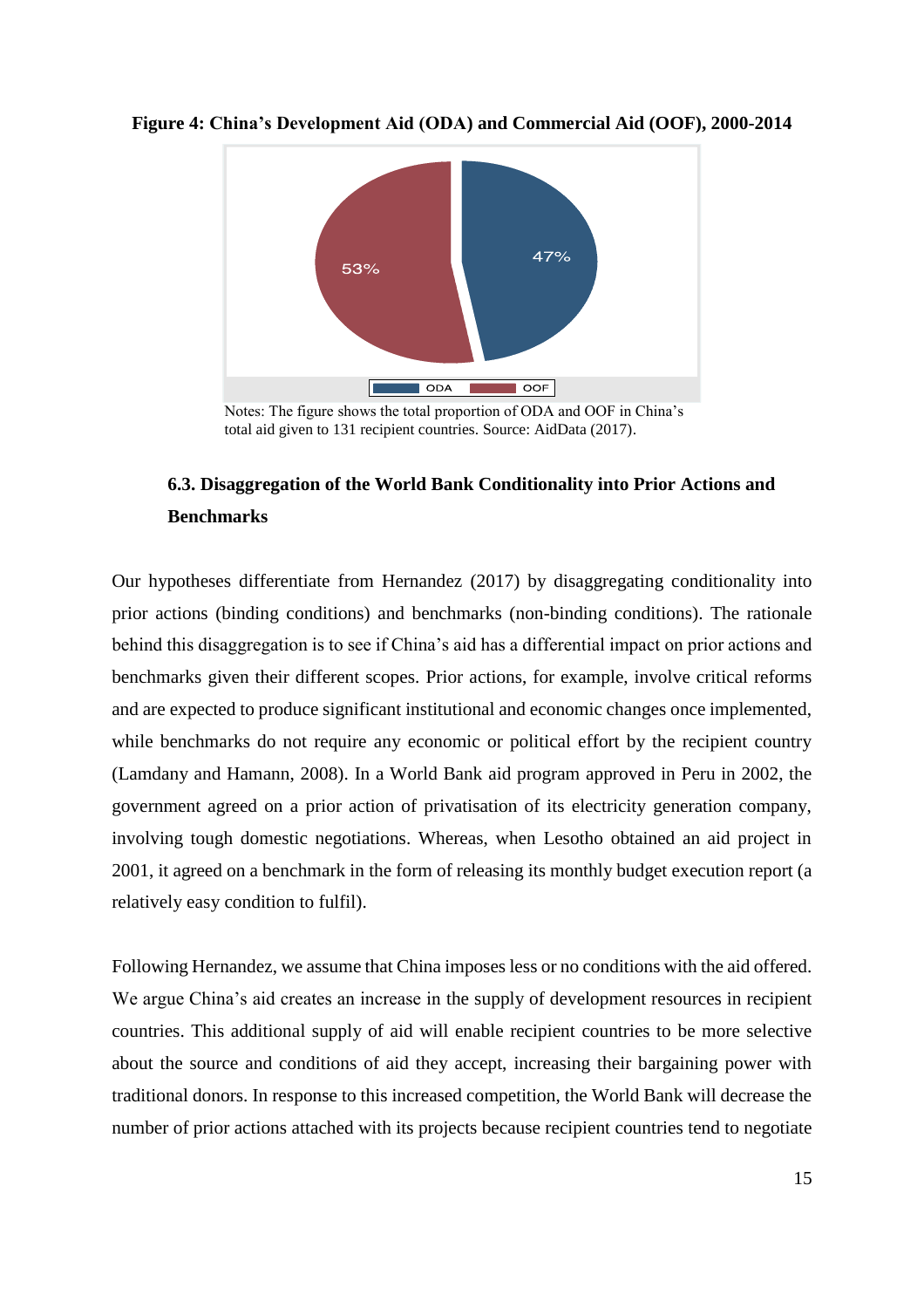over a lesser number of prior actions to be attached with aid projects. On the other hand, as benchmarks are non-binding conditions and recipient countries are indifferent to them, the World Bank does not need to change the number of benchmarks. Hence, we hypothesise that:

**Hypothesis I.** *An increase in the supply of China's aid should reduce the number of prior actions attached to new World Bank aid projects.*

**Hypothesis II.** *An increase in the supply of China's aid should have no effect on the number of benchmarks attached to new World Bank aid projects.*

## **7. Research Design**

To empirically test the postulated hypotheses, the influence of China's aid on the World Bank's decision to impose prior actions and benchmarks would be analysed on 132 aid-recipient countries.The analysis focus on the 2001-2014 period and the unit of analysis is the recipient country-year.<sup>1</sup>Our basic econometric models read as follows:

 $Avg.Prior Actions_{it} = \alpha_0 + \alpha_1 WBAid_{it} + \alpha_2 Avg.Pields_{it} + \alpha_3China'SAid_{it-1} + \alpha_4 X_{it} +$  $\lambda_i + \gamma_t + \varepsilon_{it}$  (1)

 $Avg.Bench marks_{it} = \alpha_0 + \alpha_1 WBAid_{it} + \alpha_2 Avg.Fields_{it} + \alpha_3 China'SAid_{it-1} + \alpha_4 X_{it} +$  $\lambda_i + \gamma_t + \varepsilon_{it}$  (2)

### **7.1. Dependent Variable**

 $\overline{a}$ 

The dependent variable is the respective average number of prior actions (Avg. Prior Actions), and benchmarks (Avg. Benchmarks) attached to the World Bank projects that a recipient country *i* receives in a year *t* (i.e., number of prior actions and benchmarks/number of projects).

<sup>1</sup> For testing the second hypothesis on benchmarks, the analysis focuses on the period 2006-2012 as the data on benchmarks is only available for this period. The comparable number of years were also tested for prior action and the results stay the same.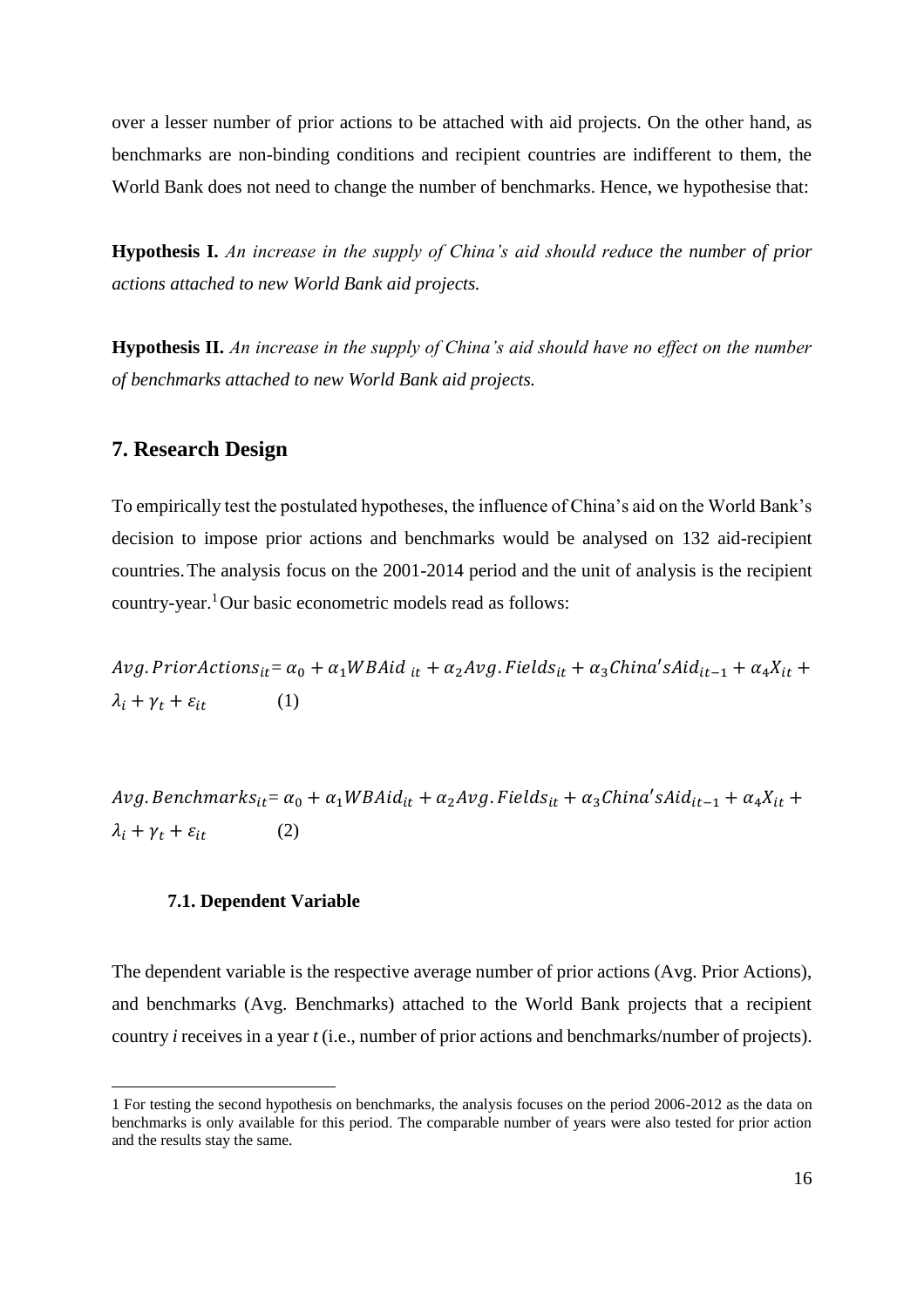As Dreher and Jensen (2007) noted, it is difficult to measure and compare the degree of severity of conditions in an objective way, so it is common to use the number of conditions as a proxy to measure the extent of their stringency (consistent with Gould, 2003; Hernandez, 2017). As the number of aid projects that a country receives is an important indicator of the number of conditions negotiated; hence the dependent variable is constructed as the average number of prior actions and benchmarks to account for the possibility of a country receiving more conditions due to more projects than comparable recipient countries.

### **7.2. Explanatory Variables**

Our primary variable of interest is China's Aid. Throughout the study, China's 'Official Finance' has been used as a broader definition of China's aid. It includes concessional and nonconcessional sources of funding from Chinese government institutions. The variable China's aid measures the cumulative amount of China's aid provided to recipient country *i* in period *t-*1. Following Hernandez (2017), this measure has been expressed in logarithmic form.<sup>2</sup> In order to avoid the potential endogeneity and reverse causality, this measure has been lagged by one year.

Next, to explain the variation in conditionality due to the size of the project, the analysis includes the magnitude of the World Bank aid (*WB Aid*). It corresponded to the size of the World Bank aid project received by recipient country in a year in terms of dollar amounts. Bigger World Bank projects are expected to be offered with more conditions, as it is likely that larger projects demand greater reform (McLean and Schneider, 2014; Hernandez, 2017).

It is also anticipated that a World Bank project targeting various fields is more likely to include a large number of conditions; hence the number of fields (Avg. Fields) covered by conditions in each World Bank project to a recipient country has been included. Fields represent the economic sectors that are impacted by the reform measures (prior actions) supported by the project.

 $\overline{a}$ 

<sup>2</sup> To keep the zero observations, a value of 1 has been added before taking logarithms.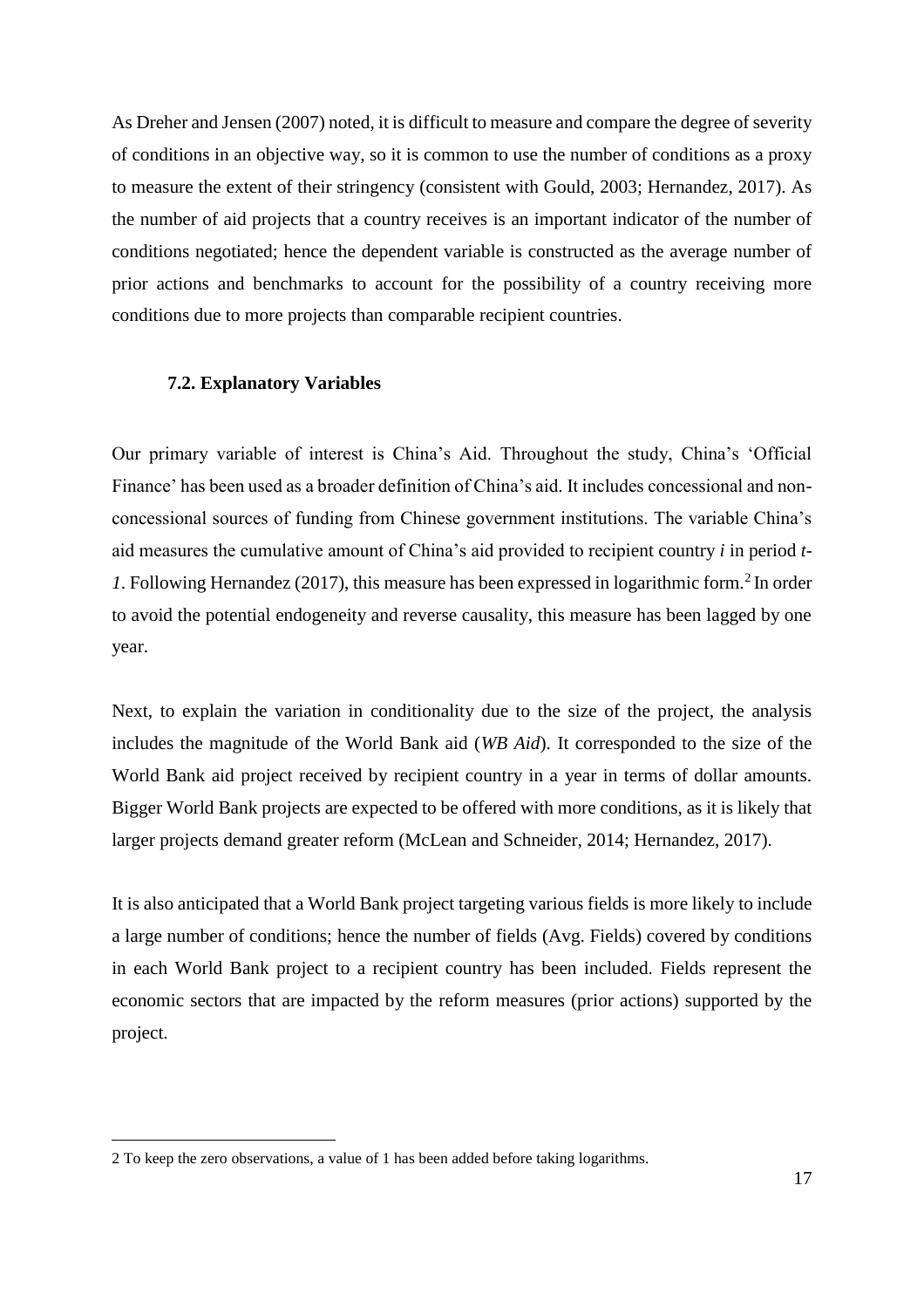### **7.3. Control Variables**

 $\overline{a}$ 

To reduce the likelihood of omitted variable bias, the study employs a standard set of control variables in line with Hernandez (2017). First, general control variables are included to reject the economic and political situation of the recipient country since the literature indicates that good economic and political conditions reduce the scope of conditionality (Dreher, 2009; Hernandez, 2017). As discussed above, conditionality links aid projects to reforms that are considered essential for the recipient's economic growth and development. The better the economic and political situation of a country, fewer reforms will be needed and hence, the stronger the bargaining position of the recipient country to negotiate over conditionality (Dreher, 2003). Some standard measures of economic conditions are the growth rate of GDP per capita, government consumption expenditures, external debt, and international reserves. Each of these variables is expressed as a percentage of GDP except for international reserves.<sup>3</sup> A negative correlation between the growth rate of GDP per capita and number of conditions is expected since richer countries are usually in a better bargaining position over the negotiation of conditionality (Steinwand and Stone, 2008; McLean and Schneider, 2014). The World Bank is also expected to demand fewer conditions from countries with higher international reserves. In contrast, higher government consumption and a higher government debt burden will trigger more conditions to be included in an aid agreement to incentivize sustainable public finances and the recipient country's ability to pay back the loans in the future. Inflation is included as an indicator for the instable economic situation and thus the need for reforms. We expect that if the inflation rate is high prior to the World Bank aid agreement, it will cause a relatively larger number of prior actions to be included in the aid project.

The political situation is measured by the extent of good governance in a recipient country (Democracy). We use the Polity IV dataset a proxy for good governance in our model. The data is available across recipient countries and time. The variable measures the level of democracy in a country, ranging from -10 (autocratic) to 10 (fully democratic). In terms of geopolitics, the study uses a country's voting behaviour in the United Nations General

<sup>3</sup> Following Hernandez (2017), reserves are expressed in logarithmic form to deal with over-dispersion in the distribution.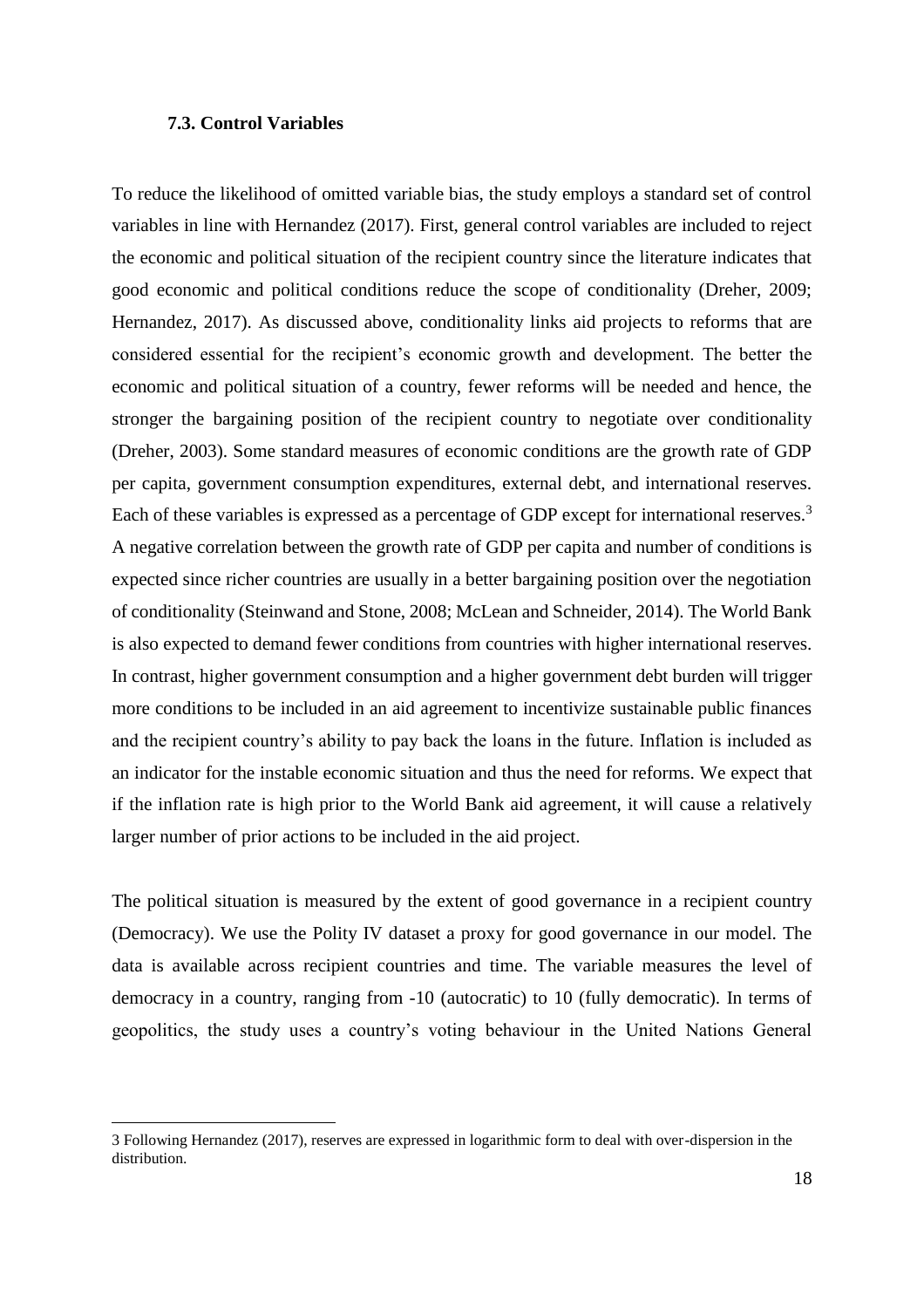Assembly (UNGA) as a proxy to measure how closely a recipient country is allied with the US- the largest shareholder at the World Bank.

All control variables are lagged by one year. This is because the decision of the Board to impose conditionality is based on observed information available at the time of making the lending decision from the previous year.  $\lambda_i$  and  $\gamma_t$  represent country and year fixed effects, respectively. A description of all variables along with the data sources is presented in Table 1.1 and descriptive statistics are presented in Table 1.2.

| <b>Variables</b>              | <b>Description</b>                                        | <b>Data Source</b>       |
|-------------------------------|-----------------------------------------------------------|--------------------------|
| Avg. Prior Actions            | Average number of World Bank prior actions per            | Development              |
|                               | project delivered to a recipient country in a year.       | Policy Action            |
|                               |                                                           | Database (2017)          |
| Avg. Benchmarks               | Average number of World Bank benchmarks per project       | Development              |
|                               | delivered to a recipient country in a year.               | Policy Action            |
|                               |                                                           | Database (2017)          |
| China's Aid (log, t-1)        | Cumulative amount of China's aid that a recipient         | Global Coverage of       |
|                               | country has received in a year in constant dollars.       | Chinese Aid (2017)       |
| World Bank Aid (log)          | Cumulative amount of World Bank aid that a recipient      | Tierney et al.,          |
|                               | country has received in a year in constant dollars.       | (2011)                   |
| Avg. Fields                   | Average number of fields covered per project that a       | Development Policy       |
|                               | recipient country has received in a year.                 | <b>Action Database</b>   |
|                               |                                                           | (2017)                   |
| CPI Growth (t-1)              | Inflation rate as measured by the CPI, transformed by     | <b>World Development</b> |
|                               | $x/(100+x)$ .                                             | Indicators (2017)        |
| Investments (% of GDP, t-1)   | Gross fixed capital formation as a percentage of GDP.     | World Development        |
|                               |                                                           | Indicators (WDI)         |
|                               |                                                           | (2017)                   |
| Reserves (% of GDP, t-1)      | Total reserves including gold as a percentage of GDP.     | WDI (2017)               |
| GDP Growth (t-1)              | Growth rate of GDP per capita.                            | WDI (2017)               |
| Gov. Expd. (% of GDP, t-1)    | Government expenditures as a percentage of GDP.           | WDI (2017)               |
| Int. Reserves $(log, t-1)$    | International reserves as a percentage of total external  | WDI (2017)               |
|                               | debt.                                                     |                          |
| Investments (% of GDP, t-1)   | Investment as a percentage of GDP.                        | WDI (2017)               |
| Ext. Debt (% of GDP, t-1)     | External debt as a percentage of GDP.                     | WDI (2017)               |
| UN Voting Aff. US (t-1)       | Voting compliance mean with the US in the UNGA by a       | Strezhnev and            |
|                               | recipient country in a year from 0 (no compliance) to 1   | Voeten $(2013)$          |
|                               | (full compliance).                                        |                          |
| Democracy (t-1)               | Democracy index, from -10 (full autocracy) to 10 (full    | Marshall and             |
|                               | democracy).                                               | Jaggers (2000)           |
| India's Aid (log, t-1)        | Cumulative amount of India's aid that a recipient country | Tierney et al.,          |
|                               | has received in a year in constant dollars.               | (2011)                   |
| Kuwait's Aid (log, t-1)       | Cumulative amount of Kuwait's aid that a recipient        | Tierney et al.,          |
|                               | country has received in a year in constant dollars.       | (2011)                   |
| Saudi Arabia's Aid (log, t-1) | Cumulative amount of Saudi Arabia's aid that a recipient  | Tierney et al.,          |
|                               | country has received in a year in constant dollars.       | (2011)                   |
| $U.A.E's Aid(log, t-1)$       | Cumulative amount of U.A.E's aid that a recipient         | Tierney et al.,          |
|                               | country has received in a year in constant dollars.       | (2011)                   |

**Table 1.1: Variable Description and Sources**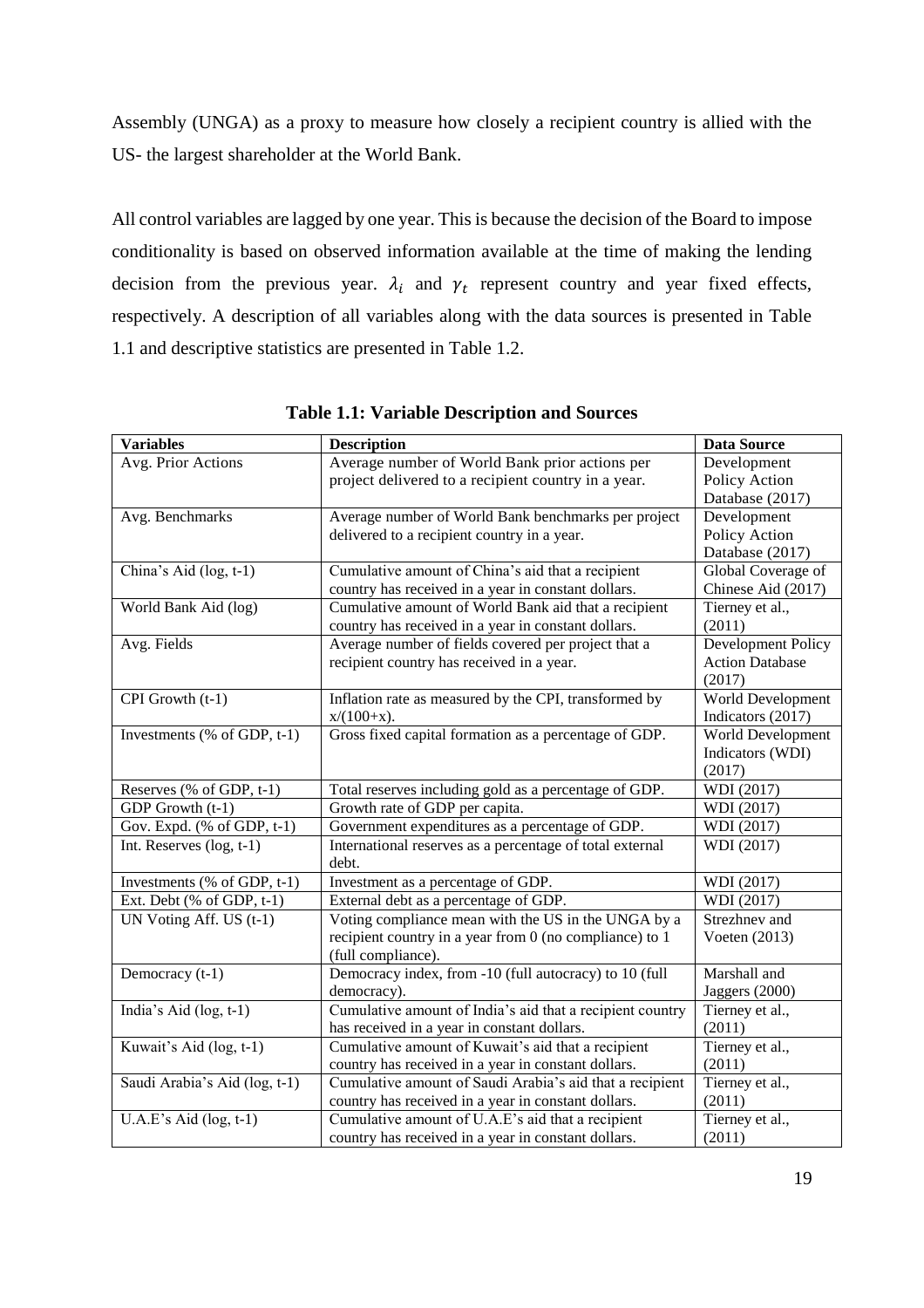| <b>Variables</b>                | Obs   | <b>Mean</b> | Std. Dev. | Min            | <b>Max</b> |  |  |  |
|---------------------------------|-------|-------------|-----------|----------------|------------|--|--|--|
| <b>World (132 Countries)</b>    |       |             |           |                |            |  |  |  |
| <b>Avg. Prior Actions</b>       | 517   | 12.80851    | 8.989663  | $\overline{2}$ | 85         |  |  |  |
| <b>Avg. Benchmarks</b>          | 341   | 11.05279    | 17.92657  | $\Omega$       | 101        |  |  |  |
| China's Aid (t-1)               | 1,904 | 7.715131    | 8.74209   | $\Omega$       | $8.14e+09$ |  |  |  |
| China's ODA (t-1)               | 1,904 | 7.105111    | 8.968444  | $\overline{0}$ | $3.79e+10$ |  |  |  |
| China's OOF $(t-1)$             | 1,904 | 4.22686     | 7.979403  | $\Omega$       | $6.21e+10$ |  |  |  |
| Avg. Fields                     | 514   | 4.546206    | 2.313953  | $\mathbf{1}$   | 17         |  |  |  |
| World Bank's Aid                | 1,904 | 12.35264    | 8.772232  | $\theta$       | $9.51e+09$ |  |  |  |
| GDP per Capita (log, t-1)       | 1,779 | 7.296967    | 1.100178  | 4.631275       | 10.03199   |  |  |  |
| GDP Growth (t-1)                | 1,764 | 2.968282    | 6.466724  | $-62.22509$    | 122.9683   |  |  |  |
| CPI Growth (t-1)                | 1,557 | 0.070958    | 0.0827209 | $-0.2211299$   | 0.8371089  |  |  |  |
| Gov. Expd. $(\%$ of GDP, $t-1)$ | 1,513 | 15.12422    | 8.548765  | 0.9517466      | 135.794    |  |  |  |
| Int Reserves (log, t-1)         | 1,523 | 18.73697    | 19.10587  | 0.0306302      | 318.5605   |  |  |  |
| Investments (% of GDP, t-1)     | 1,505 | 22.07075    | 8.245953  | 0.2928698      | 68.02272   |  |  |  |
| Ext. Debt $(\%$ of GDP, t-1)    | 1,594 | 55.64963    | 48.30084  | $\Omega$       | 485.6684   |  |  |  |
| UN Voting Aff. US (t-1)         | 1,698 | 0.157903    | 0.1115222 | $\Omega$       | 1          |  |  |  |
| Democracy (t-1)                 | 1,522 | 2.280552    | 5.954418  | $-10$          | 10         |  |  |  |

**Table 1.2: Summary Statistics (2000-2014)**

### **7.4. Estimator**

Given the count nature of the dependent variable, the basic methodology clearly rests on Poisson regression models (PRM); this reflects the fact that count outcomes are discrete and violate the underlying assumption of Ordinary Least Square (OLS), i.e., the outcomes are not continuous, and the residuals may not have a bell-shaped pattern. In the PRM, the mean of the distribution is a function of the independent variables, and the conditional mean of the dependent variable must be equal to the conditional variance. However, if this is not the case, the Negative Binomial Regression (NBRM) can be used for over-dispersed count data. NBRM differs from the PRM in that it estimates a parameter which captures and tests for the over dispersion of the data. In other words, PRM assumes that the dependent variable is equidistributed while the NBRM incorporates the overdispersion as a parameter in the model. Figure 5 depicts the kernel density estimate of the total number of World Bank prior actions per project, using an epanechnikov weight and a hundred grid points. Highest densities can be noted for prior actions in the range of 5 and 15. Moreover, only a small number of projects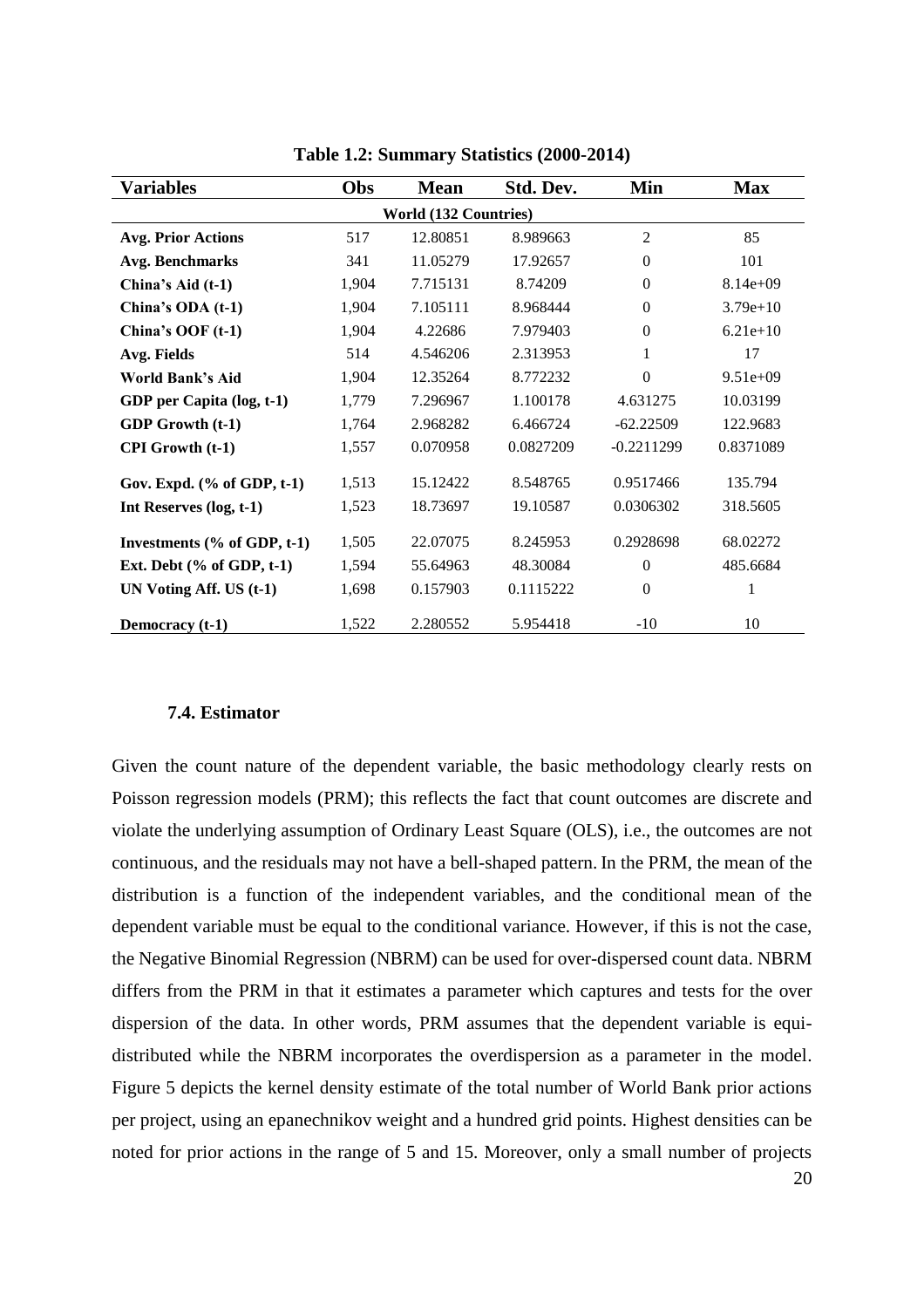have more than 40 prior actions, and the distribution reaches its maximum at 85 prior actions. This characteristic shows that potentially a poisson distribution fits well with the data.

## **Figure 5: Kernel Distribution of Average Number of World Bank Prior Actions per project in 132 Aid-Recipient Countries, 2000-2014**



 Notes: The figure shows the Kernel distribution for the average number of the World Bank Prior Actions per project to aid-recipient countries across world over the 1980-2014 period. Source: World Bank Development Policy Action Database (DPAD, 2016).

To further evaluate the adequacy of Poisson specifications, we look at descriptive statistics in Table 1.2 for the average number of prior actions and benchmarks. It, however, shows that the data is likely to be over-dispersed as the variance for the average number of prior actions and benchmarks is far greater than their mean values (see Table 1.2). We then performed Cameron and Trivedis (CT) test (1990) to formally check overdispersion. The CT test confirmed the presence of overdispersion and; hence we continue with the negative binomial regression. Standard errors are clustered by recipient country to control for potential heteroscedasticity.

## **8. Results**

The empirical analysis is divided into two parts. The first part investigates the impact of China's aid on prior actions, while the second part investigates its impact on benchmarks. This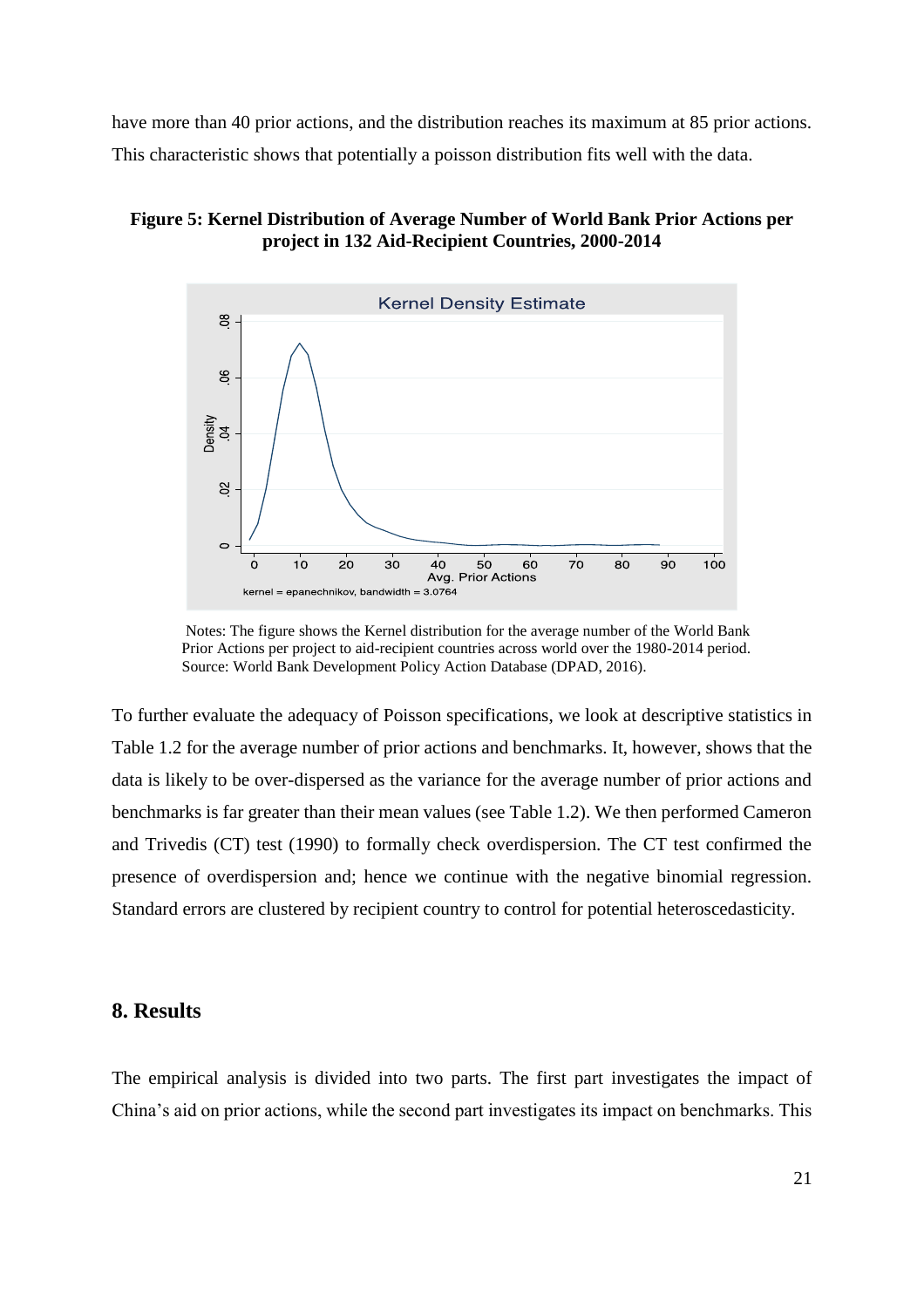disaggregation would allow us to check whether China's aid has a differential effect on prior actions and benchmarks given their completely different nature, setting approach and purpose.

### **8.1. Prior Actions**

The analysis begins with estimating the impact of China's aid on an average number of prior actions (*Avg. Prior Actions*) in 52 aid-recipient countries in Africa for the 2000-2014 period (see *Model 1*). The dependent variable measures the average number of prior actions per World Bank project, an African country *i* receives in year *t*. The results report the marginal effects at the mean of each variable. The standard errors are heteroskedasticity-robust and clustered by the recipient country.

The marginal effect of total China's aid in *Model 1* turned out to be negative and significant at the five percent level (see Table 1.3). In particular, a one percent increase in China's aid is expected to decrease the average number of prior actions imposed on African recipient countries by 0.06, ceteris paribus, in the following year. This finding is consistent with Hernandez's results limited to China's ODA. However, the magnitude of the coefficient is much larger (i.e. 0.15) in Hernandez's results. The difference in magnitude has potentially arisen because of the data updates.

There are two possible interpretations of the negative relationship between China's aid and prior actions. Firstly, from the recipient's perspective, the availability of additional aid resources from China strengthens the bargaining position of recipients in the negotiation over prior actions. Secondly, from the World Bank's perspective, the additional supply of China's aid increases competition in the international aid market and the World Bank reacts to it by offering aid with fewer prior actions.

As a next step, we disaggregate China's aid into ODA and OOF. This is because the World Bank might react differently to different types of aid based on their concessional level or grant element. Consequently, we expect that the larger the grant element of China's aid projects, the more the recipient countries will value the transfer and thus the lesser number of prior actions have to be offered by the World Bank in order to attract the recipients. Whereas, we expect the decrease in prior actions would be lesser for less concessional forms of China's aid, i.e., OOF.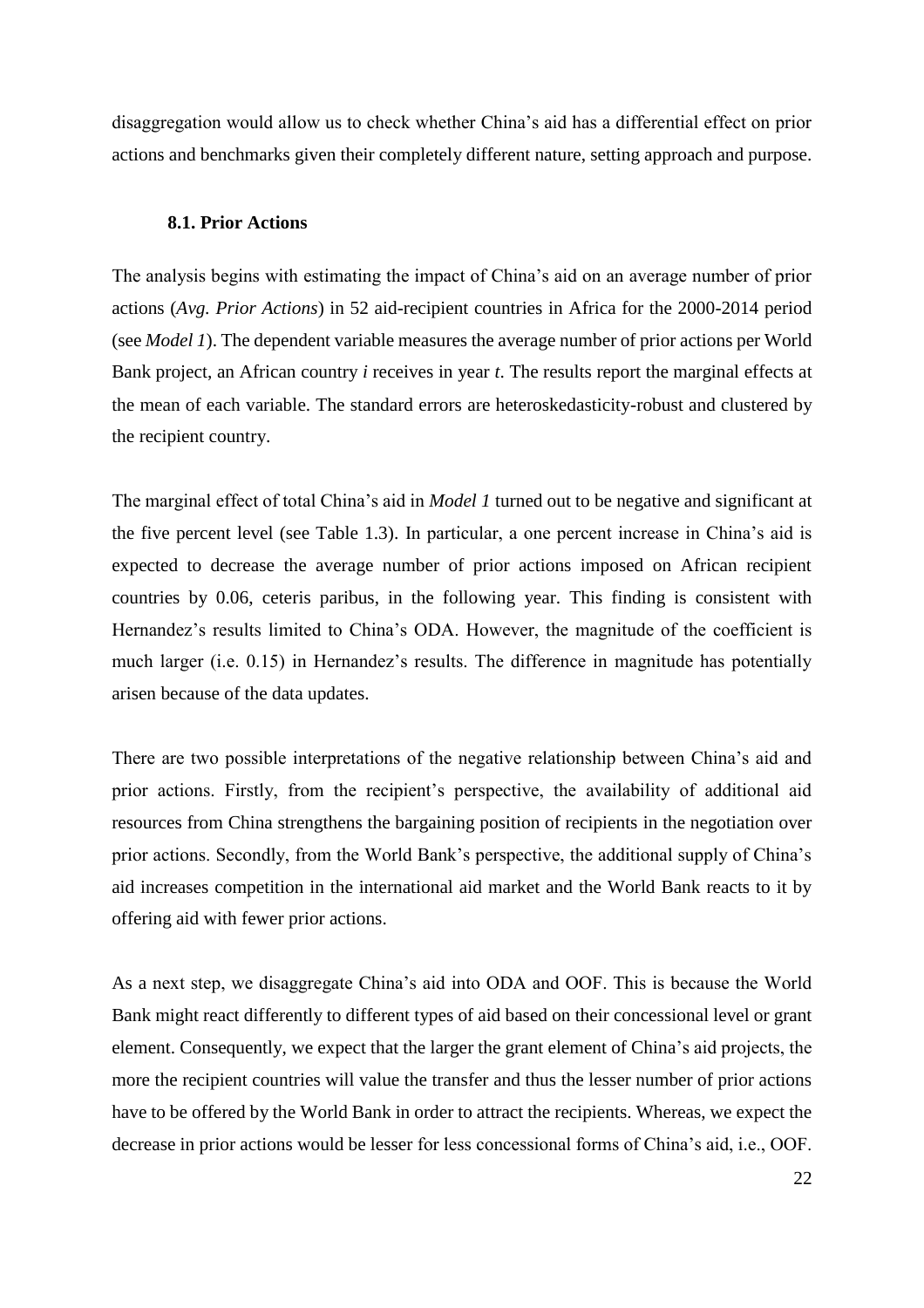To account for this discrepancy, *Model 2* estimates the individual impact of China's ODA and OOF on the World Bank's prior actions. This is in contrast with Hernandez's study which has only counted aid as strictly ODA. As can be seen from *Model II*, we find significant negative effects of China's ODA on prior actions. Specifically, a one-percent increase in China's ODA will reduce the average number of prior actions by 0.07 in the following year. On the other hand, we do not find any significant impact of OOF on prior actions.<sup>4</sup> Overall, it indicates that the World Bank offers aid with fewer prior actions to countries receiving concessional lending (i.e., ODA) from China.

Next, we extend the analysis to 132 recipient countries around the world in receipt of China's aid (*Model 3*) in order to see if the above results can be generalised globally to all the countries in receipt of China's aid. The coefficient on China's aid appears with a negative sign; however, it is not significantly different from zero. In addition, the coefficients on disaggregated form of China's aid, i.e., ODA and OOF also remain insignificant (*Model 4*). It indicates that our key results (as well as Hernandez's findings) should be interpreted with caution as they are only limited to African countries receiving aid from China. Perhaps, China's particular focus in Africa and it's rising percentage of aid in this region has induced the World Bank to lower its conditionality. As shown in Figure 3, 42% of China's aid is directed towards Africa, suggesting that the World Bank is facing a tougher competition to maintain its aid volume in Africa. Other bilateral and multilateral donors have also given high priority to using aid resources to help solve Africa's poverty problems. The willingness of China as well as other donors in providing aid to Africa, alongside the high poverty level in the region, seems to build up a pressure on the World Bank to be particularly cautious of its lending instruments in Africa. For instance, the relatively weaker institutional capacity in Africa constraints the World Bank's expectations regarding the effectiveness of its aid projects. Whereas, other regions have relatively stronger institutional capacity to absorb aid flows as well as the ability to sustain the investment and economic policies afterwards. Moreover, other regions have relatively lesser financial options to fulfil their aid-based needs as China as well as other donors provide a relatively low percentage of their aid to these regions. Potentially, the World Bank could, therefore, have a

 $\overline{a}$ 

<sup>4</sup> The results qualitatively remain the same if we instead analyse separate models for ODA and OOF. Results are available upon request.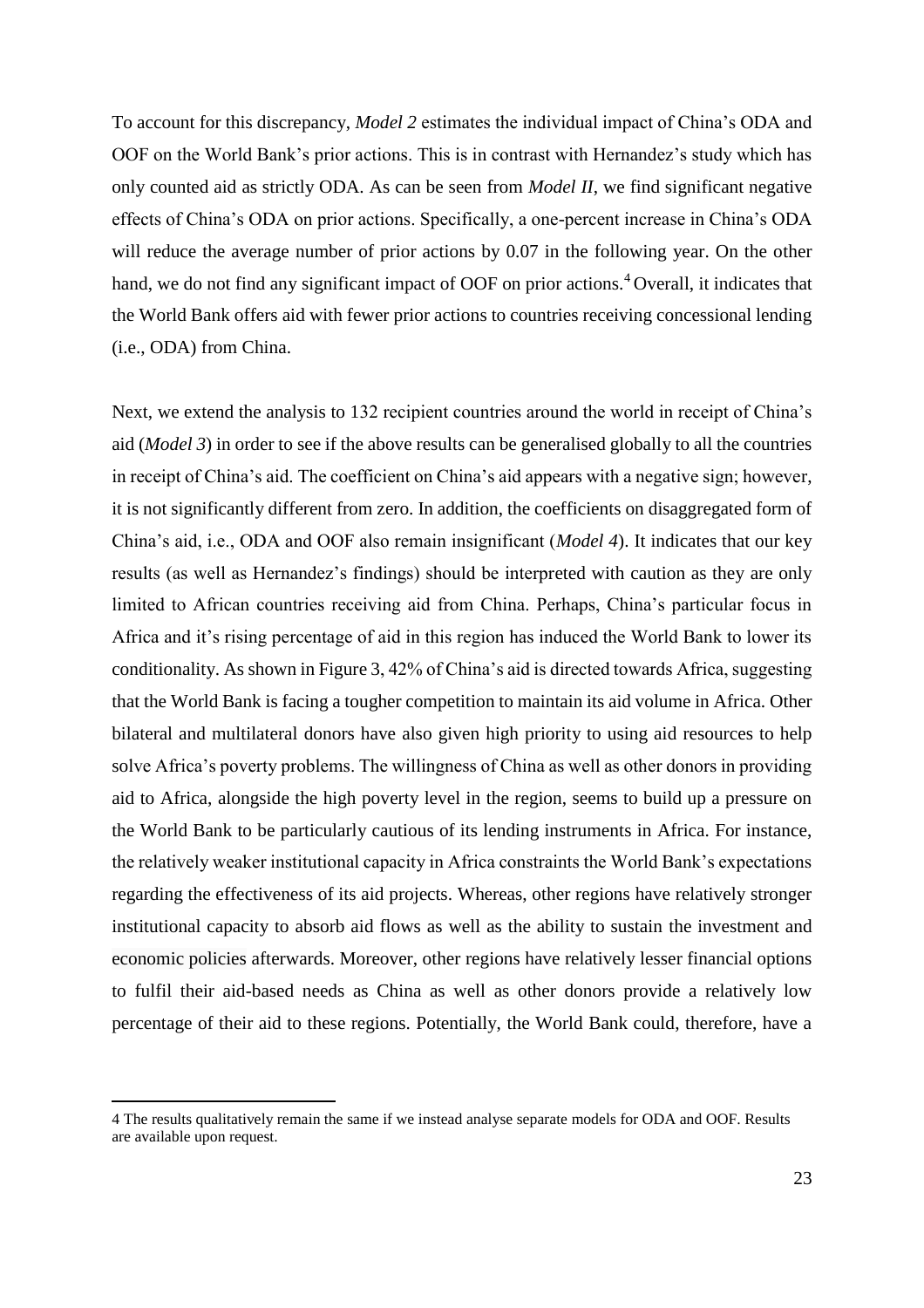stronger bargaining position to negotiate over a higher level of conditionality in aid agreements with countries situated in non-African regions.

Note that our sample in *Model 3 and 4* consist of recipient countries all over the world, yet it did not allow for any regional heterogeneity. Consequently, *Model 5* introduces slope and intercept dummies for the five regions receiving China's aid namely: Europe and Central Asia, East Asia and Pacific, Latin America and Caribbean, Middle East and South Asia and Africa.<sup>5</sup> The conjecture was that China's aid is disproportionately directed towards some regions, consequently, the World Bank might impose a different level of conditionality across regions. To avoid falling into the dummy variable trap and to avoid the problem of collinearity, we dropped the dummy for Africa. All of the geographical intercept dummies except for the Middle East & South Asia turned out insignificant. The negative and statistically significant coefficient on the Middle East & South Asia suggests that if a country is situated in the Middle East & South Asia, the World Bank will impose significantly fewer prior actions on it as compared to Africa, i.e., on average it will receive 1.09 less prior actions than Africa. As concerns the slope dummies, none of them are statistically different from zero confirming that our key results do not suffer from regional bias.

 $\overline{a}$ 

<sup>5</sup> The study used the World Bank's geographical classification of countries; however, North and Sub-Saharan Africa was merged into one in order to make the African countries comparable with Hernandez (2017).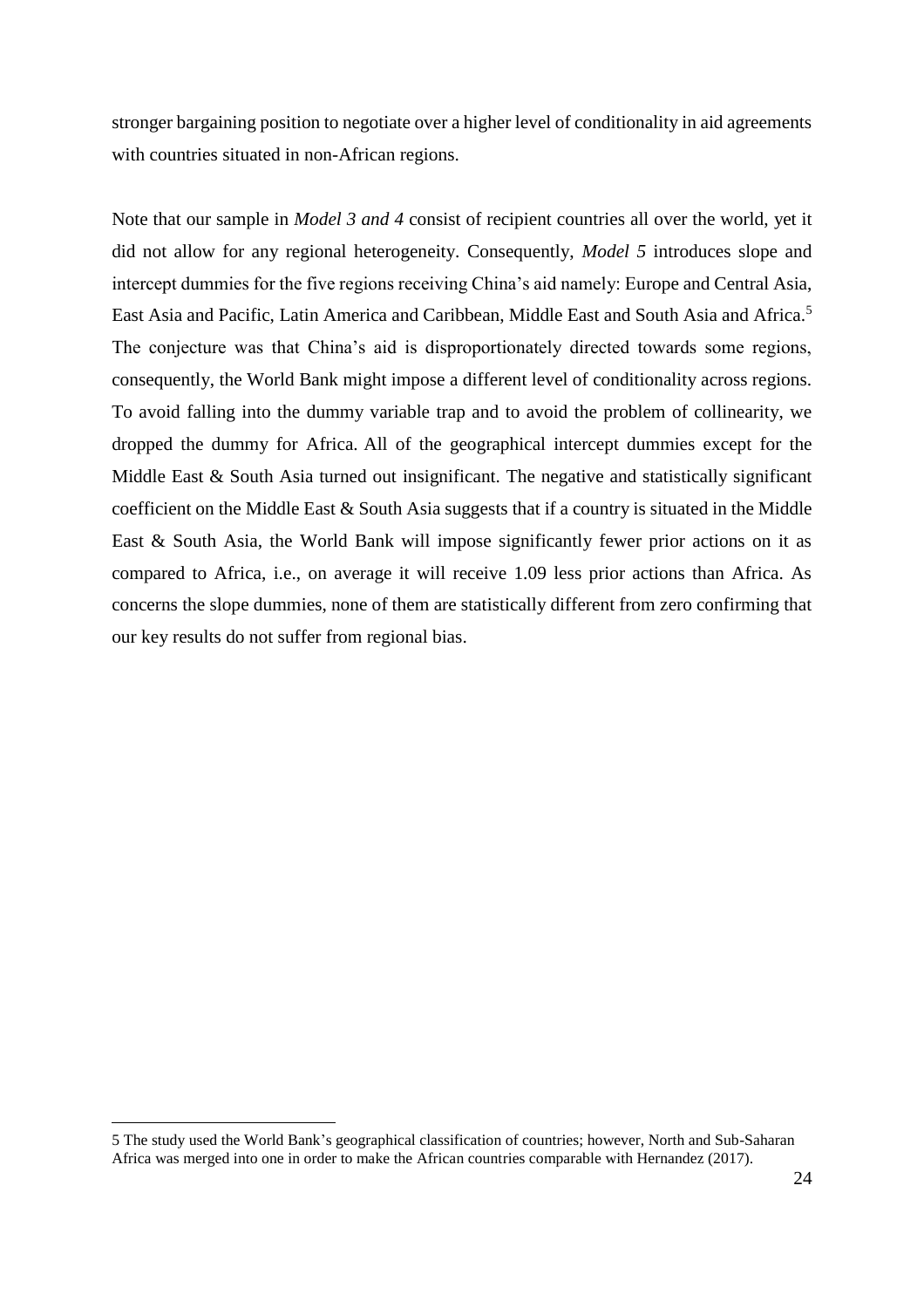|                                                 | Africa      |             | World       |             |             |
|-------------------------------------------------|-------------|-------------|-------------|-------------|-------------|
|                                                 | Model 1     | Model 2     | Model 3     | Model 4     | Model 5     |
| China's Aid (log,t-1)                           | $-0.0608**$ |             | 0.0229      |             | $-0.0004$   |
|                                                 | (0.0275)    |             | (0.5923)    |             | (0.9240)    |
| China's ODA (log,t-1)                           |             | $-0.0776**$ |             | $-0.0151$   |             |
|                                                 |             | (0.0106)    |             | (0.6881)    |             |
| China's OOF (log,t-1)                           |             | 0.0202      |             | 0.0127      |             |
|                                                 |             | (0.6422)    |             | (0.7847)    |             |
| Avg. Fields                                     | $0.4754**$  | $0.4738**$  | $0.7452***$ | $0.7474***$ | $0.0642***$ |
|                                                 | (0.0142)    | (0.0198)    | (0.0000)    | (0.0000)    | (0.0000)    |
| World Bank's Aid (log)                          | $0.1243*$   | $0.1243**$  | 0.0258      | 0.0265      | 0.0016      |
|                                                 | (0.0540)    | (0.0486)    | (0.5521)    | (0.5475)    | (0.7038)    |
| GDP per Capita (log,t-1)                        | 4.1384*     | 4.2080*     | 0.5096      | 0.3333      | $-0.0045$   |
|                                                 | (0.0782)    | (0.0572)    | (0.7324)    | (0.8142)    | (0.9724)    |
| GDP Growth (t-1)                                | 0.1796      | 0.1911      | $0.1289*$   | $0.1295*$   | $0.0128*$   |
|                                                 | (0.3121)    | (0.2733)    | (0.0929)    | (0.0906)    | (0.0621)    |
| CPI Growth (t-1)                                | $-0.3419$   | $-0.6862$   | 7.4631      | 7.5494      | 0.6599      |
|                                                 | (0.9604)    | (0.9226)    | (0.2930)    | (0.2860)    | (0.2246)    |
| Gov. Expd. $(% \mathcal{L}_{0})$ (% of GDP,t-1) | $-0.187$    | $-0.1858$   | 0.0809      | 0.0698      | 0.0064      |
|                                                 | (0.2167)    | (0.2057)    | (0.6014)    | (0.6423)    | (0.6208)    |
| Int Reserves $(log, t-1)$                       | $0.1409*$   | $0.1457*$   | $0.0960*$   | 0.0849      | $0.0085*$   |
|                                                 | (0.0544)    | (0.0528)    | (0.0786)    | (0.1396)    | (0.0703)    |
| Investments (% of GDP,t-1)                      | $0.1689**$  | $0.1708**$  | $-0.0536$   | $-0.0516$   | $-0.0015$   |
|                                                 | (0.0465)    | (0.0427)    | (0.4698)    | (0.4758)    | (0.8054)    |
| Ext. Debt (% of GDP,t-1)                        | 0.0099      | 0.0099      | $-0.0088$   | $-0.0102$   | $-0.0012$   |
|                                                 | (0.4527)    | (0.4385)    | (0.4852)    | (0.4124)    | (0.2787)    |
| UN Voting Aff. US $(t-1)$                       | $-14.6509$  | $-14.8171$  | $-4.902$    | $-4.3757$   | $-0.2957$   |
|                                                 | (0.1812)    | (0.1624)    | (0.4926)    | (0.5221)    | (0.6326)    |
| Democracy (t-1)                                 | 0.2286      | 0.2531      | $0.3523**$  | $0.3567**$  | $0.0312**$  |
|                                                 | (0.2357)    | (0.1636)    | (0.0173)    | (0.0133)    | (0.0147)    |
| East Asia & Pacific                             |             |             |             |             | 0.3351      |
|                                                 |             |             |             |             | (0.2517)    |
|                                                 |             |             |             |             | $-0.1412$   |
| Europe & Central Asia                           |             |             |             |             |             |

**Table 1.3: China's Aid and World Bank Prior Actions, Negative Binominal, 2001-2014**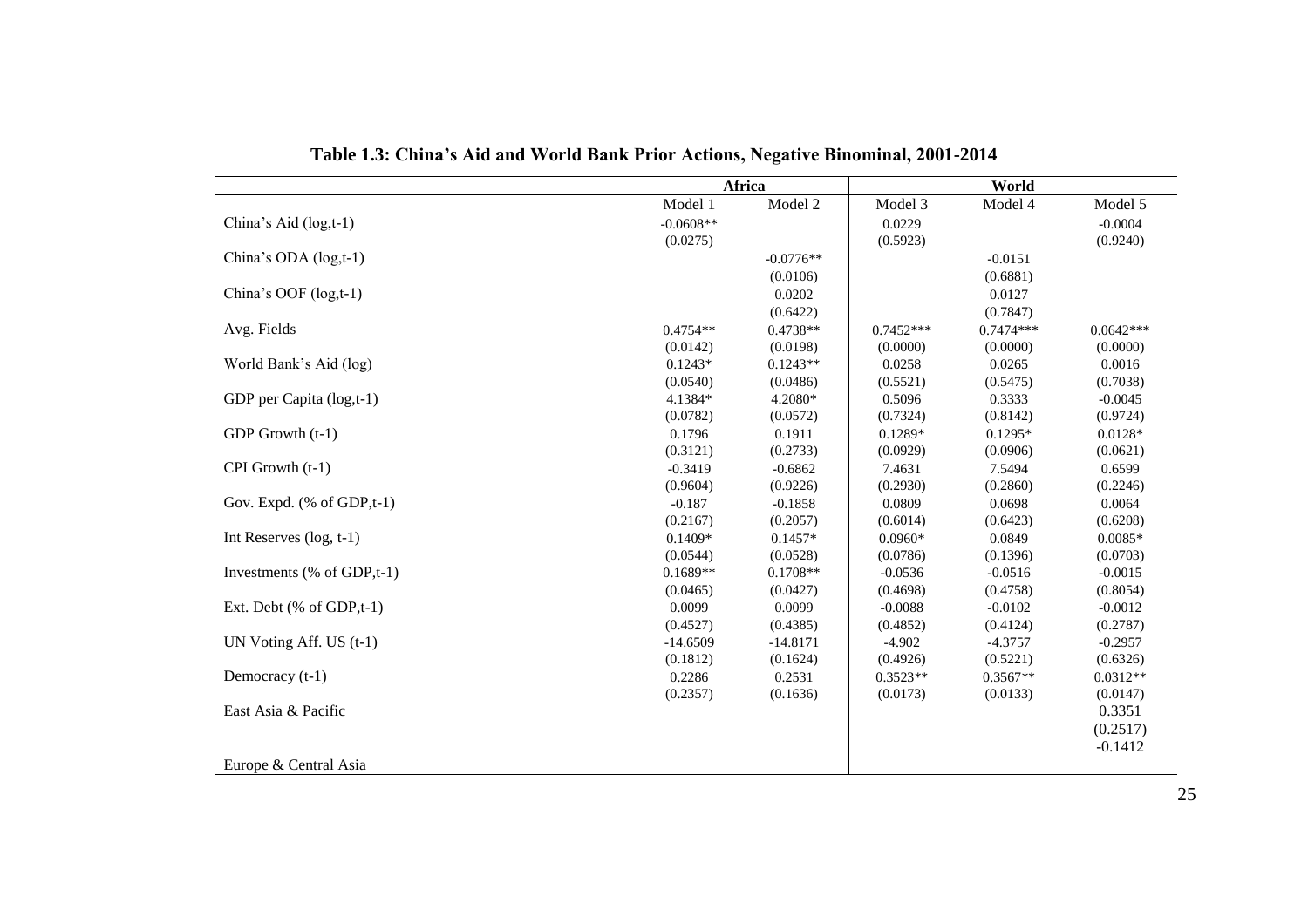| Table 1.3 (continued)                                                                                                                                                                                        |     |                                                                    |                                                           |            |                                |
|--------------------------------------------------------------------------------------------------------------------------------------------------------------------------------------------------------------|-----|--------------------------------------------------------------------|-----------------------------------------------------------|------------|--------------------------------|
|                                                                                                                                                                                                              |     |                                                                    |                                                           |            | (0.6316)                       |
| Latin America & Caribbean                                                                                                                                                                                    |     |                                                                    |                                                           |            | $-0.3453$                      |
|                                                                                                                                                                                                              |     |                                                                    |                                                           |            | (0.1852)                       |
| Middle East & South Asia                                                                                                                                                                                     |     |                                                                    |                                                           |            | $-1.0945***$                   |
|                                                                                                                                                                                                              |     |                                                                    |                                                           |            | (0.0000)                       |
| East Asia & Pacific * China's Aid (log,t-1)                                                                                                                                                                  |     |                                                                    |                                                           |            | 0.0125                         |
|                                                                                                                                                                                                              |     |                                                                    |                                                           |            | (0.1880)                       |
| Europe & Central Asia * China's Aid (log,t-1)                                                                                                                                                                |     |                                                                    |                                                           |            | $-0.0082$                      |
|                                                                                                                                                                                                              |     |                                                                    |                                                           |            | (0.3260)                       |
| Latin America & Caribbean * China's Aid (log,t-1)                                                                                                                                                            |     |                                                                    |                                                           |            | 0.0184                         |
|                                                                                                                                                                                                              |     |                                                                    |                                                           |            | (0.1047)                       |
| Middle East & South Asia $*$ China's Aid (log,t-1)                                                                                                                                                           |     |                                                                    |                                                           |            | $-0.0006$                      |
|                                                                                                                                                                                                              |     |                                                                    |                                                           |            | (0.9566)                       |
| N<br>.<br>$\sim$ $\sim$ $\sim$ $\sim$<br>$\mathbf{v}$<br>$\mathbf{r}$ and $\mathbf{r}$ and $\mathbf{r}$ and $\mathbf{r}$ and $\mathbf{r}$ and $\mathbf{r}$ and $\mathbf{r}$ and $\mathbf{r}$<br>$\sim$ 4 $-$ | 121 | 121<br>$\mathbf{v} \cdot \mathbf{v} = \mathbf{v} \cdot \mathbf{v}$ | 350<br>$\cdot$ $\cdot$<br>$\cdot$ $\cdot$ $\cdot$ $\cdot$ | 350<br>. . | 350<br>$\cdot$ $\cdot$ $\cdot$ |

Notes: The dependent variable measures the average number of prior actions per World Bank project received by a recipient country i in period t, rounded to the closest integer. Marginal effects at the mean value of the variable are reported. Standard errors are clustered by recipient country. p-values are shown in parentheses. Significance levels: \*\*\*  $p < 0.01$ , \*\*  $p < 0.05$ , \* $p < 0.1$ .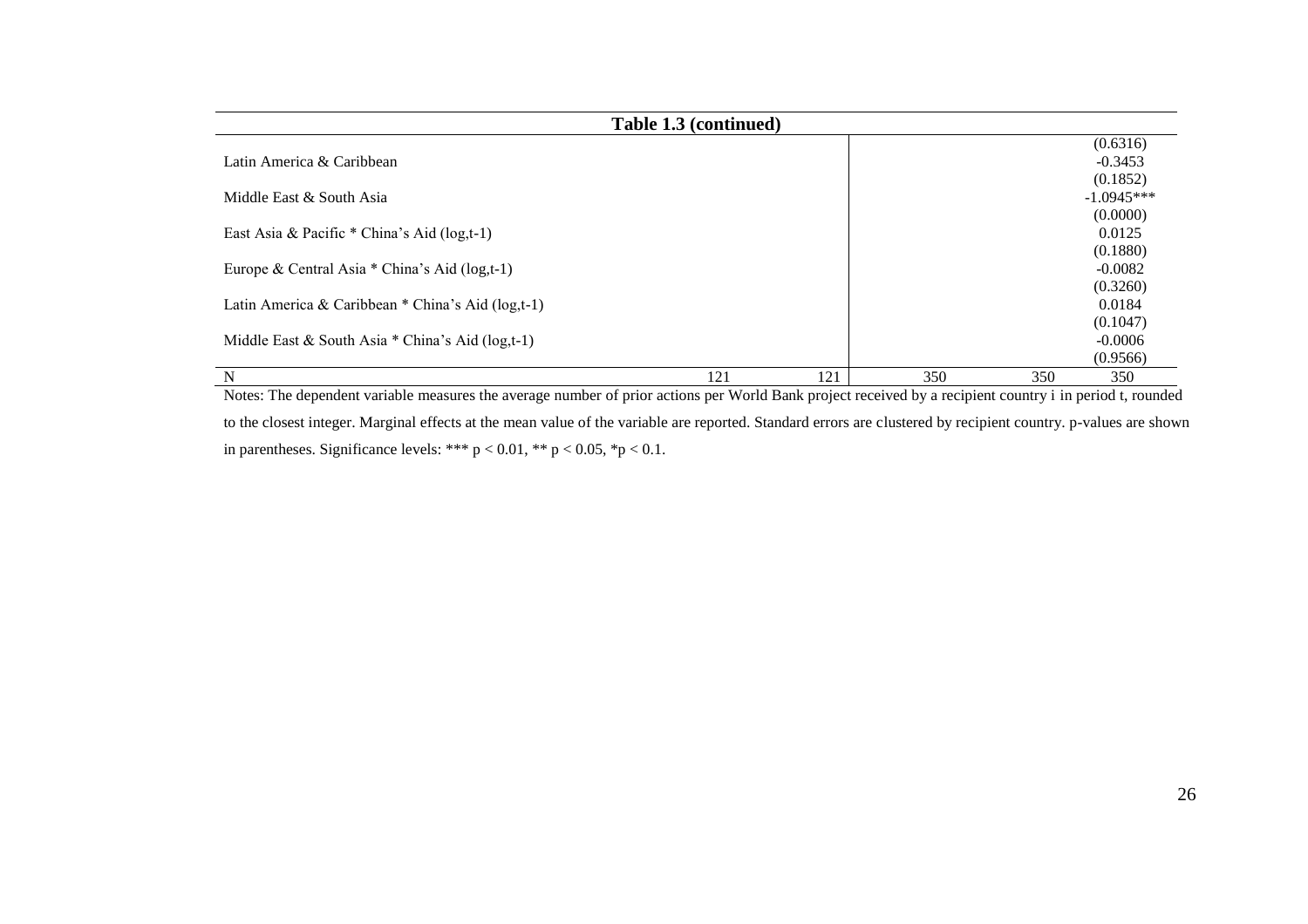### **8.2. Benchmarks**

Next, *Model 6* reports the influence of China's aid on benchmarks (non-binding conditions) in 54 aid-recipient countries in Africa, for the period 2006 to 2013.<sup>6</sup>The dependent variable now measures the average number of benchmarks (*Avg. Benchmarks*) received by an African country in a year. Results are shown in Table 1.4. Starting with the coefficient on *Avg. Benchmarks* appear with a positive sign and turned out to be insignificant. It is in line with our hypothesis that China's aid should have no significant impact on the World Bank's benchmarks.

*Model 7* disaggregates China's aid into ODA and OOF to check if any of them has a relatively noticeable impact on benchmarks. As can be seen from *Model 7* in Table 1.4, the individual impact of China's ODA and OOF does not have a statistically significant association with benchmarks. Therefore, we cannot reject the null hypothesis that China's aid should have no impact on the World Bank benchmarks. One plausible explanation of this consistently insignificant finding is the fact that benchmarks do not determine the disbursements of the World Bank aid as they are not counted as conditions in the legal documents. They are only the implementation progress markers which are used as a management tool and reference framework to indicate the overall performance of recipient countries in a policy program. As recipient countries are not bound by the number of benchmarks included in an aid agreement, the World Bank cannot use it as a tool to attract recipient countries.

Further, we extend the analysis to include all the recipient countries in the sample (*Model 8*), increasing the number of observations from 62 to 207. The coefficient on *Avg. Benchmarks*, although positive, is barely significant at the ten percent level. As a next step, we disaggregate China's aid into ODA and OOF *(Model 9).* The coefficient on China's OOF turned out insignificant and that of ODA is only significant at the ten percent level. Overall, the results presented in Table 1.4 indicate that China's aid has no significant impact on the number of benchmarks attached with subsequent World Bank aid projects. However, the small positive coefficients on China's total aid and ODA suggest that the World Bank is attaching more

 $\overline{a}$ 

<sup>6</sup> The data on benchmarks is only available from 2005 to 2012. Comparable number of years are also tested for prior actions and the results remain same. Results are available upon request.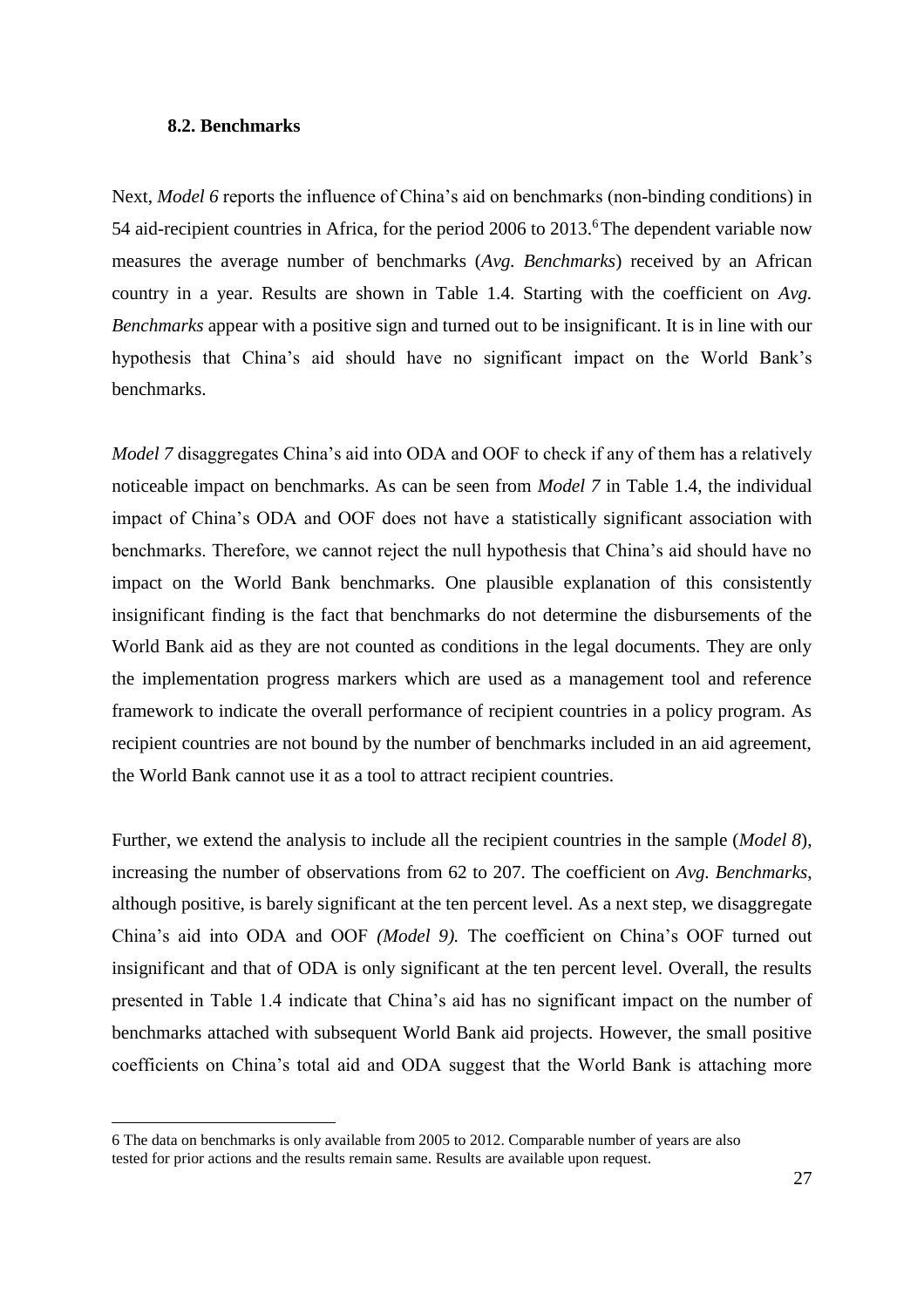reference frameworks with its aid projects in the form of benchmarks to countries receiving China's aid. This might be because the World Bank is potentially more cautious of tracking the progress and outcome of its aid project in the countries funded by China in order to assure that receiving China's aid is not diverting the recipients' away from the World Bank project goals.

|                            |              | Africa       | World       |             |  |
|----------------------------|--------------|--------------|-------------|-------------|--|
|                            | Model 6      | Model 7      | Model 8     | Model 9     |  |
| China's Aid (log,t-1)      | $-0.0105$    |              | $0.0062*$   |             |  |
|                            | (0.3008)     |              | (0.0947)    |             |  |
| China's ODA (log,t-1)      |              | $-0.0068$    |             | $0.0100*$   |  |
|                            |              | (0.3725)     |             | (0.0951)    |  |
| China's OOF (log,t-1)      |              | $-0.0028$    |             | $-0.0032$   |  |
|                            |              | (0.6389)     |             | (0.4813)    |  |
| Avg. Fields                | 0.0294       | 0.028        | 0.0018      | 0.0028      |  |
|                            | (0.5788)     | (0.7118)     | (0.9211)    | (0.8907)    |  |
| World Bank's Aid (log)     | 0.002        | 0.0008       | 0.0128      | 0.0142      |  |
|                            | (0.8929)     | (0.9703)     | (0.1566)    | (0.1356)    |  |
| GDP per Capita (log,t-1)   | $-0.1074$    | $-0.1211$    | 1.0350***   | 1.2578***   |  |
|                            | (0.8008)     | (0.8919)     | (0.0001)    | (0.0000)    |  |
| GDP Growth (t-1)           | $0.0365***$  | $0.0539***$  | 0.0154      | 0.0176      |  |
|                            | (0.0001)     | (0.0005)     | (0.1623)    | (0.1580)    |  |
| CPI Growth (t-1)           | 1.3313**     | 2.3137       | $-0.1533$   | $-0.0122$   |  |
|                            | (0.0135)     | (0.1130)     | (0.8529)    | (0.9895)    |  |
| Gov. Expd. (% of GDP,t-1)  | $-0.0107$    | $-0.0115$    | $-0.0137$   | $-0.0098$   |  |
|                            | (0.4051)     | (0.5851)     | (0.2767)    | (0.5219)    |  |
| Reserves (% of GDP,t-1)    | $-0.0211*$   | $-0.0305*$   | $0.0105*$   | $0.0120*$   |  |
|                            | (0.0580)     | (0.0925)     | (0.0732)    | (0.0761)    |  |
| Investments (% of GDP,t-1) | 0.0042       | 0.0069       | 0.0065      | 0.0075      |  |
|                            | (0.4849)     | (0.6149)     | (0.4744)    | (0.4916)    |  |
| Ext. Debt (% of GDP,t-1)   | $-0.0024***$ | $-0.0038***$ | .000017     | $-0.0001$   |  |
|                            | (0.0002)     | (0.0005)     | (0.9758)    | (0.8987)    |  |
| UN Voting Aff. US (t-1)    | $-0.8051$    | $-1.8972$    | $-1.8771*$  | $-2.4402**$ |  |
|                            | (0.6009)     | (0.4199)     | (0.0577)    | (0.0421)    |  |
| Democracy (t-1)            | $-0.128$     | $-0.2185$    | $0.0505***$ | $0.0586***$ |  |
|                            | (0.3634)     | (0.2704)     | (0.0000)    | (0.0000)    |  |
| ${\bf N}$                  | 62           | 62           | 207         | 207         |  |

**Table 1.4: China's Aid and World Bank Benchmarks, Negative Binominal, 2006-2014**

Notes: The dependent variable measures the average number of benchmarks per World Bank project received by a recipient country *i* in period *t*, rounded to the closest integer. Marginal effects at the mean value of the variable are reported. Standard errors are clustered by recipient country. p-values are shown in parentheses. Significance levels: \*\*\* p < 0.01, \*\* p < 0.05, \* p < 0.1.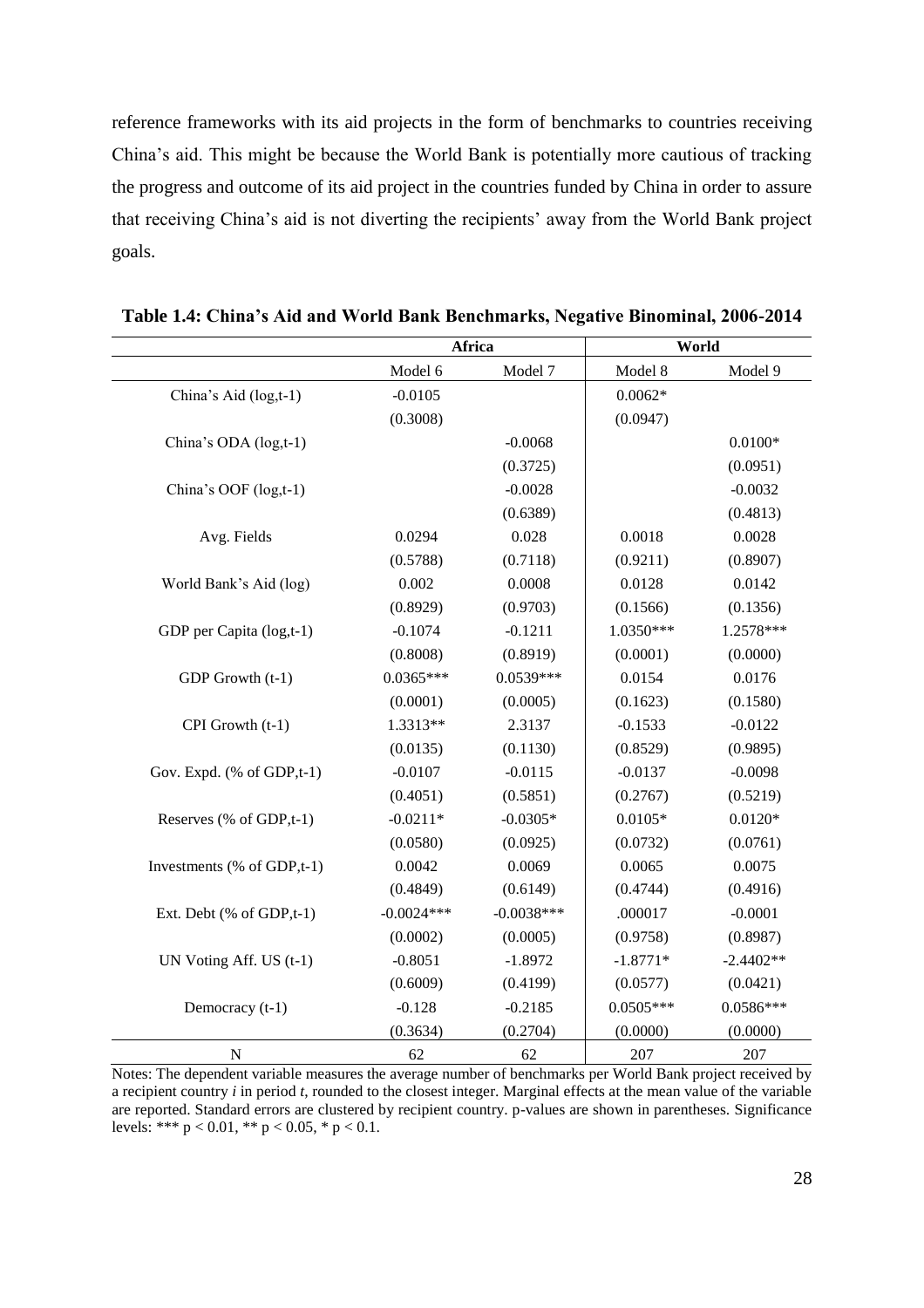### **8.3. Other Explanatory Variables**

Turning to the results of the coefficient on *Avg.Fields*, the marginal effects for the average number of fields that a project covers is positive and significant across all estimated models on prior actions. Consistent with our expectations, the World Bank projects that seek to influence economic activities in several fields are likely to be the ones that come with the most prior actions attached. Specifically, a one percent increase in the average number of fields covered per project resulted in more prior actions ranging between 0.06-0.7. In contrast, average fields did not seem to be an important determinant of benchmarks. The next variable, World Bank's Aid, is found to be positive and significant only on average number of prior actions in Africa. Overall, the results suggest that broader project scope rather than its magnitude is the better determinant of World Bank cumulative conditions and prior actions.

Moving on to the control variables in Matrix X, they appear to be less relevant as they were only occasionally significant at conventional levels. As concerns the surprising positive effect of GDP per capita, GDP growth and democracy on prior actions and benchmarks in some instances, it might suggest that these countries are more committed to the implementation of reforms, received in the form of conditionality, conducive to economic growth and development and the World Bank is operating counter-cyclically in these countries.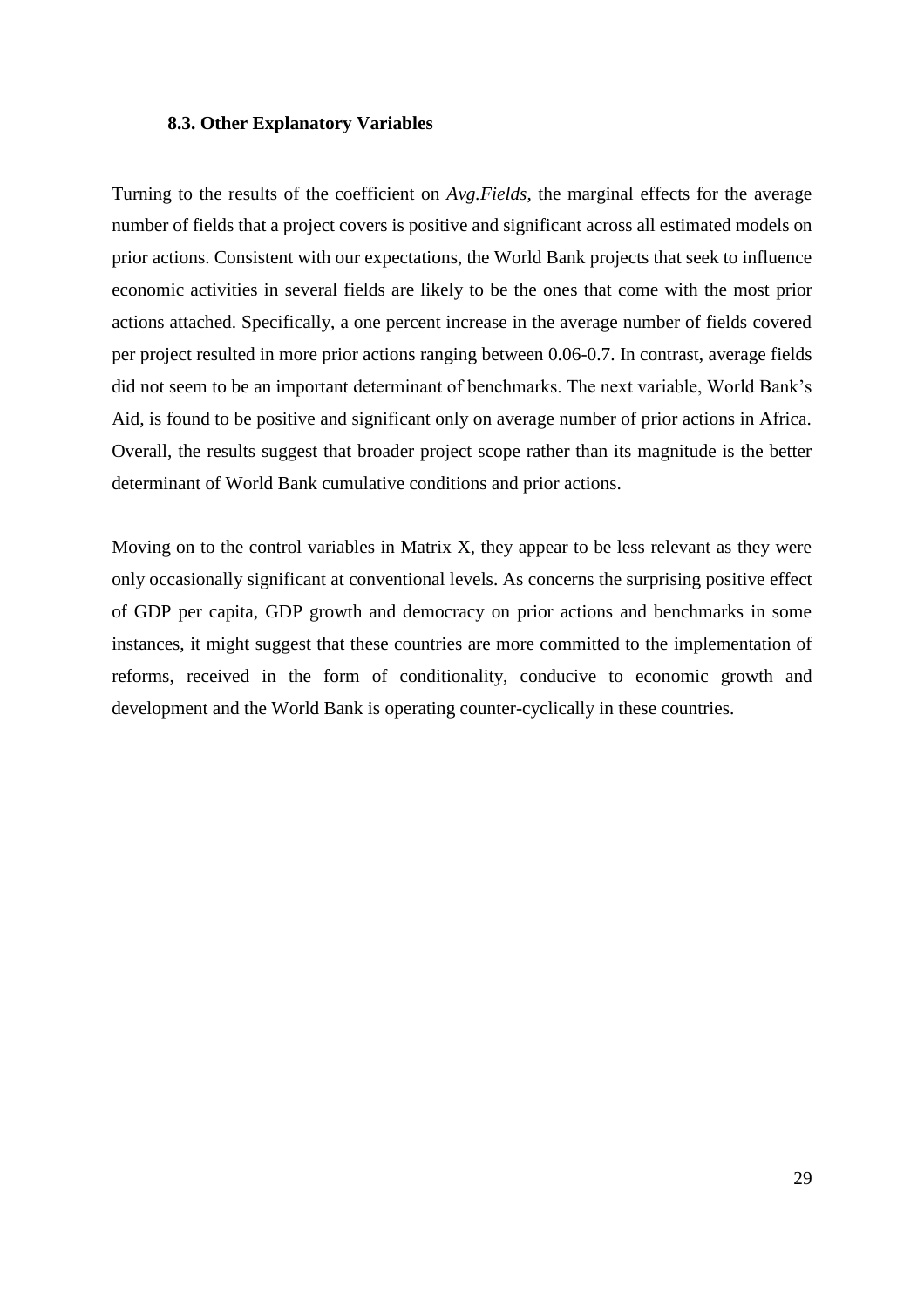## **9. Conclusion**

This study revolves around the debates on the rise of China as a new donor in the international aid market and how the World Bank is adapting its aid-giving practices in response to the increase in the supply of China's aid. Specifically, we have investigated whether the number of conditions associated with the World Bank aid projects is influenced by the additional supply of China's aid.

We attempted to replicate an influential study by Hernandez (2017) on the impact of China's aid on the World Bank's cumulative conditions to African countries, i.e., the World Bank will revise its conditionality downwards if the presence of new donors (specifically, China) creates an increase in the supply of development resources in the recipient country and upwards if it does not. While an accurate replication has proved impossible, the replication attempt has motivated us to extend Hernandez's analysis to disaggregated forms of the World Bank conditionality and China's aid beyond Africa in order to evaluate the generalisability of his findings.

As a first step, we disaggregated the World Bank conditionality into prior actions (binding conditions) and benchmarks (non-binding conditions). Prior actions are legal conditions which countries have to follow in order to receive an aid project whereas benchmarks are only used as reference frameworks. As benchmarks are not determinative of aid disbursements, recipient countries potentially only bargain over the number of prior actions included in an aid project. We find robust evidence that the World Bank delivers aid with significantly fewer prior actions to African countries in receipt of China's aid.

As a next step, we disaggregated China's aid into ODA and OOF. Hernandez has defined China's aid strictly in terms of ODA, although a large proportion of China's aid consists of OOF. Our results indicate that the competition between the World Bank's and China's aid is more relevant for the relatively concessional lending, i.e., ODA. Whereas, no significant impact of China's less concessional forms of aid, i.e., OOF was found on prior actions. This is in line with our expectations that the larger the grant element of China's aid projects, the more the recipient countries will value the transfer and thus the lesser number of prior actions have to be offered by the World Bank in order to attract the recipients.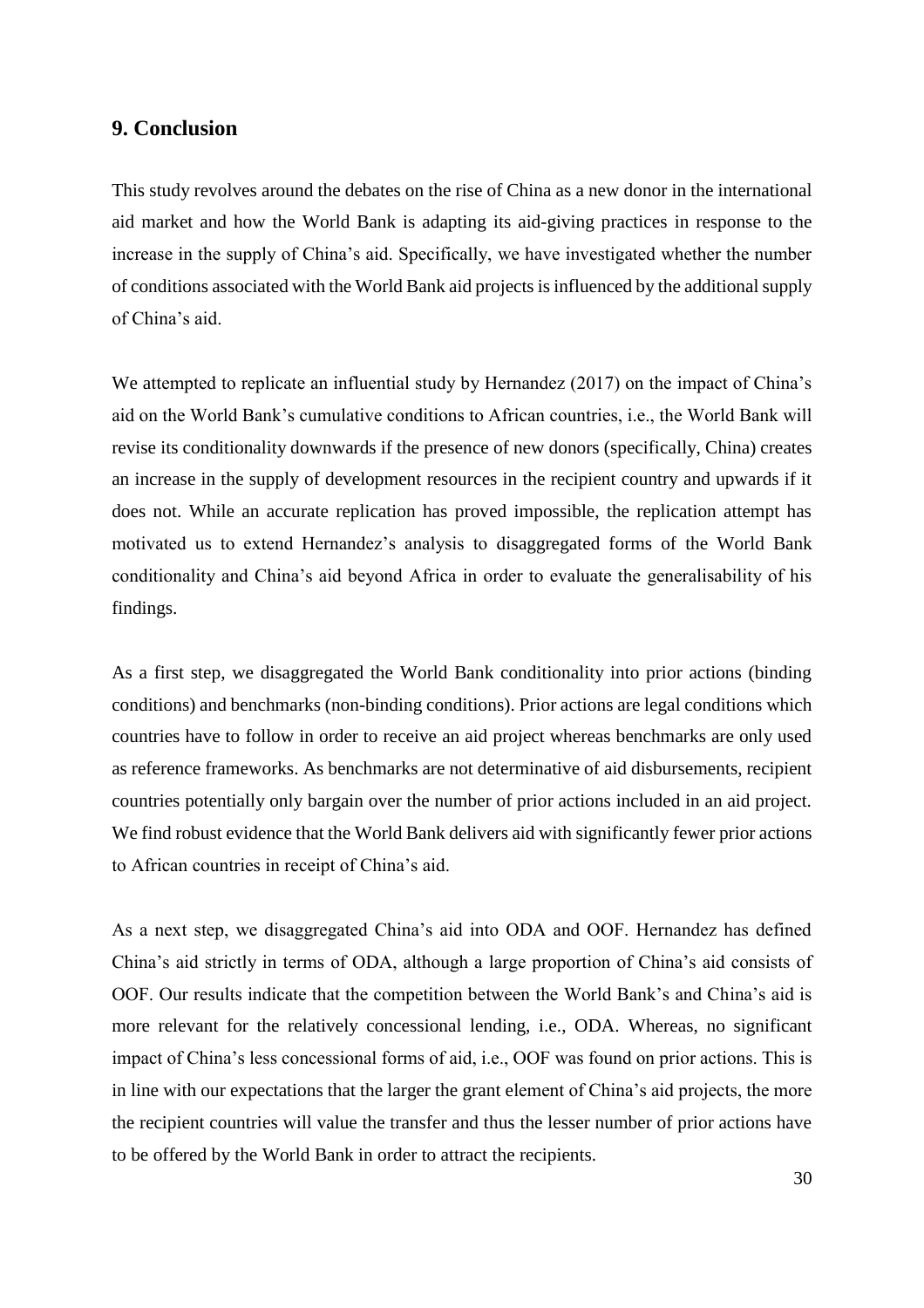We then extended Hernandez's analysis to 132 aid-recipient countries across the world in order to evaluate the generalisability of his findings. We do not find a statistically significant association between China's aid and the World Bank's prior actions in recipient countries across the world. It suggests that Hernandez's findings are limited to Africa, which is important given the rising percentage of China's aid received by the region. China's particular interest in Africa might allow the countries in this region to have more financial options, inducing the World Bank to redesign its programs in Africa. Whereas, China's aid has no influence on the World Bank prior actions in other regions. Perhaps, China as well as other donors are less interested in providing aid to other regions and consequently, these countries are turning to the World Bank as a lender of last resort for fulfilling their development and commercial aid-based needs.

With regards to benchmarks, consistent with the expectations, the study finds that China's aid does not have a statistically significant influence on benchmarks. An explanation of this result is the fact that recipient countries do not need to bargain over the number of benchmarks, consequently the World Bank can't use them as a competitive tool to attract recipients.

Overall, our key results (as well as Hernandez's findings) should be interpreted with caution as they are not generalisable to all the countries receiving aid from China. One caveat to our findings is that the framework is not suited to account for the spill over effects of China's aid. We aim to address this issue in future work by investigating how an increase in the supply of China's aid in a country could influence the World Bank's ability to use conditions in other countries. Another promising avenue for future research is to evaluate if the World Bank select aid projects in countries where China is already present and vice versa.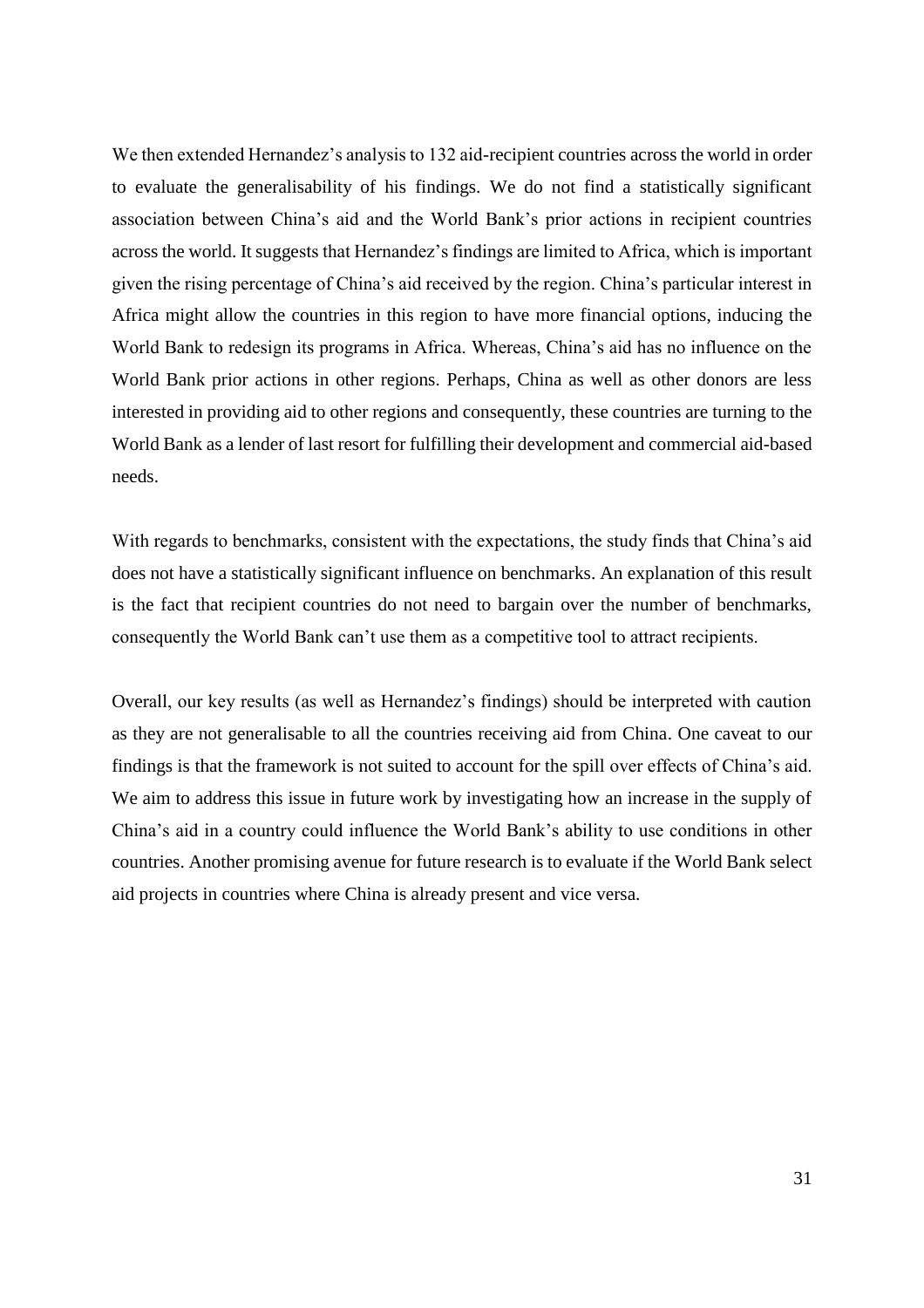## **References**

Amusa, K., Monkam, N. and Viegi, N., (2016). The political and economic dynamics of foreign aid: A case study of United States and Chinese aid to Sub-Sahara Africa. ERSA-Economic Research Southern Africa, vol. July, (201628).

Brazys, S. and Vadlamannati, K.C., (2020). Aid curse with Chinese characteristics? Chinese development flows and economic reforms. *Public Choice*, pp.1-24.

Brant, P., (2013). Chinese aid in the South Pacific: linked to resources?. *Asian Studies Review*, *37*(2), pp.158-177.

Broad, R. (1990). Unequal Alliance: The World Bank, the International Monetary Fund, and the Philippines (Vol. 19). *University of California Press*.

Corkin, L.J., (2014). China's rising Soft Power: the role of rhetoric in constructing China-Africa relations. Revista Brasileira de Política Internacional, 57(SPE), pp.49-72.

Downs, E., (2011). China Development Bank's oil loans: Pursuing policy–and profit. *China Economic Quarterly*, *15*(4), pp.43-47.

Dreher, A., & Vaubel, R. (2004). The causes and consequences of IMF conditionality. *Emerging Markets Finance and Trade*, *40*(3), 26-54.

Dreher, A., & Jensen, N. M. (2007). Independent actor or agent? An empirical analysis of the impact of US interests on international monetary fund conditions. *The Journal of Law and Economics*, *50*(1), 105-124.

Dreher, A., Sturm, J.E. and Vreeland, J.R., (2009). Development aid and international politics: Does membership on the UN Security Council influence World Bank decisions?. *Journal of Development Economics*, *88*(1), pp.1-18.

Granath, L., (2016). The rise of China: Competing or complementary to DAC aid flows in Africa?.

Gould, E.R., (2003). Money talks: Supplementary financiers and international monetary fund conditionality. *International Organization*, pp.551-586.

Hansen, H. and Tarp, F., (2001). Aid and growth regressions. *Journal of Development Economics*, 64(2), pp.547-570.

Hernandez, D., (2017). Are "new" donors challenging world bank conditionality? *World Development*, *96*, pp.529-549.

Lamdany, R. and Hamann, A.J., (2007). *Structural Conditionality in IMF-Supported Programs*. International Monetary Fund.